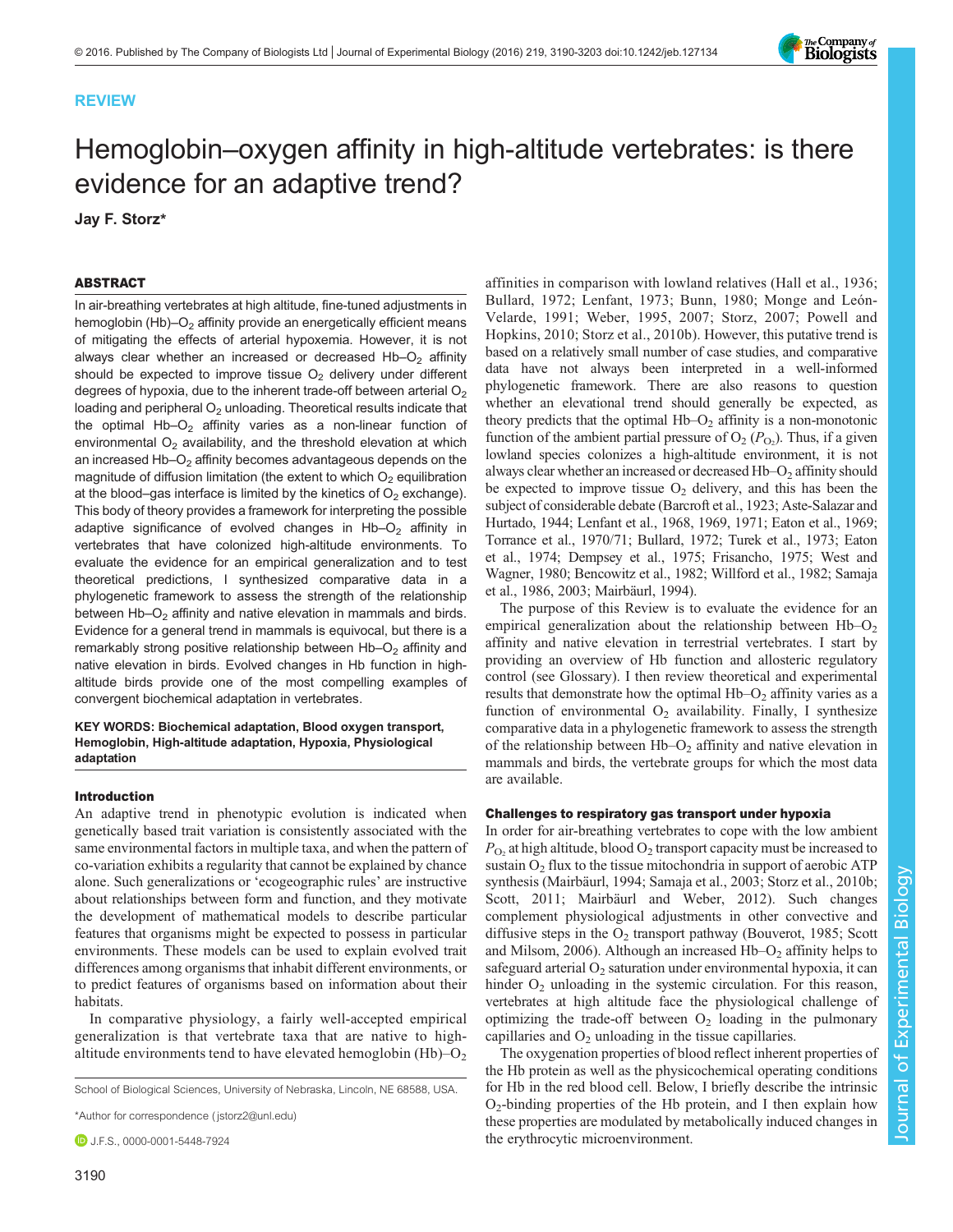<span id="page-1-0"></span>

| <b>List of symbols and abbreviations</b><br>blood $O2$ capacitance coefficient<br>$\beta b_{\Omega_2}$ |                                                                            |
|--------------------------------------------------------------------------------------------------------|----------------------------------------------------------------------------|
|                                                                                                        | arterial O <sub>2</sub> content                                            |
| Ca <sub>O<sub>2</sub></sub>                                                                            |                                                                            |
|                                                                                                        | $Cv_{O_2}$ venous $O_2$ content                                            |
|                                                                                                        | DPG 2,3-diphosphoglycerate                                                 |
| Hb                                                                                                     | hemoglobin                                                                 |
| IHP                                                                                                    | inositol hexaphosphate                                                     |
| IPP                                                                                                    | inositol pentaphosphate                                                    |
| $\overline{n}$                                                                                         | Hill coefficient                                                           |
| $P_{50}$                                                                                               | partial pressure of $O2$ at which Hb is half-saturated                     |
| $P_{O2}$                                                                                               | partial pressure of $O2$                                                   |
| Pa <sub>O2</sub>                                                                                       | arterial $O2$ pressure                                                     |
| $PV_{O2}$                                                                                              | venous $O2$ pressure                                                       |
| Q                                                                                                      | cardiac output                                                             |
| $S_{O2}$                                                                                               | fraction of O <sub>2</sub> -saturated Hb relative to total Hb (unsaturated |
|                                                                                                        | +saturated) in the blood                                                   |
| Sa <sub>O2</sub>                                                                                       | arterial $O2$ saturation                                                   |
| $Sv_{O2}$                                                                                              | venous $O2$ saturation                                                     |
| $V_{O_2}$                                                                                              | rate of $O2$ consumption                                                   |
|                                                                                                        |                                                                            |

## Hb function and allosteric regulatory control

The Hbs of jawed vertebrates are heterotetramers, composed of two α-type and two β-type subunits. Each of the subunit polypeptides contains a covalently bound heme group (see Glossary) that can reversibly bind a single  $O_2$  molecule when the iron atom is in the ferrous (Fe<sup>2+</sup>) state; thus tetrameric Hb binds up to four  $O_2$ molecules. The Hb tetramer,  $\alpha_2\beta_2$ , consists of paired, semi-rigid  $\alpha\beta$ dimers that undergo a symmetrical rotation during the oxygenationlinked transition in quaternary structure between the high-affinity (oxygenated) 'R' state and the low-affinity (deoxygenated) 'T' state (Fig. 1A). The oxygenation-linked shift in the  $T \leftrightarrow R$  conformational equilibrium is central to homotropic allostery (cooperative  $O_2$ -binding that stems from subunit–subunit interaction) and heterotropic allostery (regulation of heme reactivity by ligands that bind at sites remote from the heme pocket) ([Perutz, 1970](#page-12-0); [Baldwin and Chothia, 1979\)](#page-11-0).

#### **Glossary**

#### Allosteric regulation

Regulation of protein activity by binding a cofactor molecule at a site other than the protein's active site; the binding of allosteric cofactors typically induces a change in protein conformation.

## Bohr effect

The modulation of  $Hb-O<sub>2</sub>$  affinity by changes in pH and  $CO<sub>2</sub>$  content. In the physiological range, the  $O<sub>2</sub>$  affinity of vertebrate Hb is inversely related to the acidity and  $CO<sub>2</sub>$  concentration of the blood.

## Donnan equilibrium

The ionic equilibrium attained in an electrolyte solution when diffusible and non-diffusible ions are separated by a semi-permeable membrane. Heme group

A porphyrin ring that coordinates an iron atom at the centre; it serves as a prosthetic group for Hb and other hemoproteins.

## Homotropic allostery

Modulation of protein activity by binding a ligand that serves as a substrate for the protein ( $O<sub>2</sub>$  in the case of Hb), but which also serves as a regulatory molecule. For example, heme-O<sub>2</sub> binding at one Hb subunit alters the heme reactivity of other subunits in the same tetrameric assembly.

#### Heterotropic allostery

Modulation of protein activity by binding a cofactor that is not a substrate for the protein; hydrogen ions, chloride ions and organic phosphates are examples of heterotropic regulators of Hb function.

Hypoxemia Reduced  $P_{\text{O}_2}$  in arterial blood.



Fig. 1. The allosteric regulation of hemoglobin (Hb)- $O<sub>2</sub>$  affinity. (A) The oxygenation reaction of tetrameric Hb  $(α<sub>2</sub>β<sub>2</sub>)$  involves an allosteric transition in quaternary structure from the low-affinity T-state to the high-affinity R-state. The oxygenation-induced T→R transition entails a breakage of salt bridges and hydrogen bonds within and between subunits (open squares), dissociation of allosterically bound organic phosphates (OPHs), Cl<sup>−</sup> ions and protons, and the release of heat (heme oxygenation is an exothermic reaction). Oxygenation-linked proton binding occurs at multiple residues in the  $\alpha$ - and β-chains, Cl<sup>−</sup> binding mainly occurs at the N-terminal α-amino groups of the α- and β-chains in addition to other residues in both chains, and phosphate binding occurs between the β-chains in the central cavity of the Hb tetramer. (B)  $O<sub>2</sub>$  equilibrium curves for purified Hb in the absence of allosteric effectors (Stripped) and in the presence of chloride ions (+Cl−) and organic phosphates (+OPH). The preferential binding of allosteric effectors to deoxyHb stabilizes the T-state, thereby shifting the allosteric equilibrium in favour of the low-affinity quaternary structure. The  $O_2$  equilibrium curves are therefore right-shifted (Hb–O<sub>2</sub> affinity is reduced) in the presence of such effectors. Hb–O<sub>2</sub> affinity is indexed by the  $P_{50}$  value (dashed grey lines) – the  $P_{O_2}$  at which Hb is half-saturated. The sigmoidal shape of the  $O<sub>2</sub>$  equilibrium curves reflects cooperative  $O_2$  binding, involving a  $P_{O_2}$ -dependent shift from low- to high-affinity conformations.

#### Homotropic allostery

The cooperativity of  $Hb-O<sub>2</sub>$  binding stems from an interaction between subunits of the tetrameric protein. The binding of  $O<sub>2</sub>$  to the heme iron of each subunit produces a localized change in tertiary structure that is transmitted to each of the other unliganded heme-bearing subunits, triggering the T→R shift in quaternary structure [[Perutz, 1970,](#page-12-0) [1979;](#page-13-0) [Baldwin and Chothia,](#page-11-0) [1979;](#page-11-0) [Gelin et al., 1983;](#page-12-0) [Perutz et al., 1987](#page-13-0); [Liddington et al.,](#page-12-0) [1988;](#page-12-0) extensions of this two-state allosteric mechanism are discussed by [Yonetani and Tsuneshige \(2003\)](#page-13-0) and [Eaton et al.](#page-12-0) [\(2007\)](#page-12-0)]. The binding of  $O_2$  to each heme therefore increases the O2 affinity of the remaining unliganded hemes in the same Hb tetramer and, conversely,  $O_2$  released by each heme reduces the  $O<sub>2</sub>$  affinity of the remaining liganded hemes. The physiological significance of cooperativity is that it permits efficient  $O_2$ unloading over a relatively narrow range of blood  $P_{\text{O}_2}$ . This property is manifest in the sigmoidal shape of the  $O_2$  equilibrium curve (Fig. 1), which describes how the fractional saturation of Hb varies as a function of  $P_{\text{O}_2}$ . This relationship is quantified by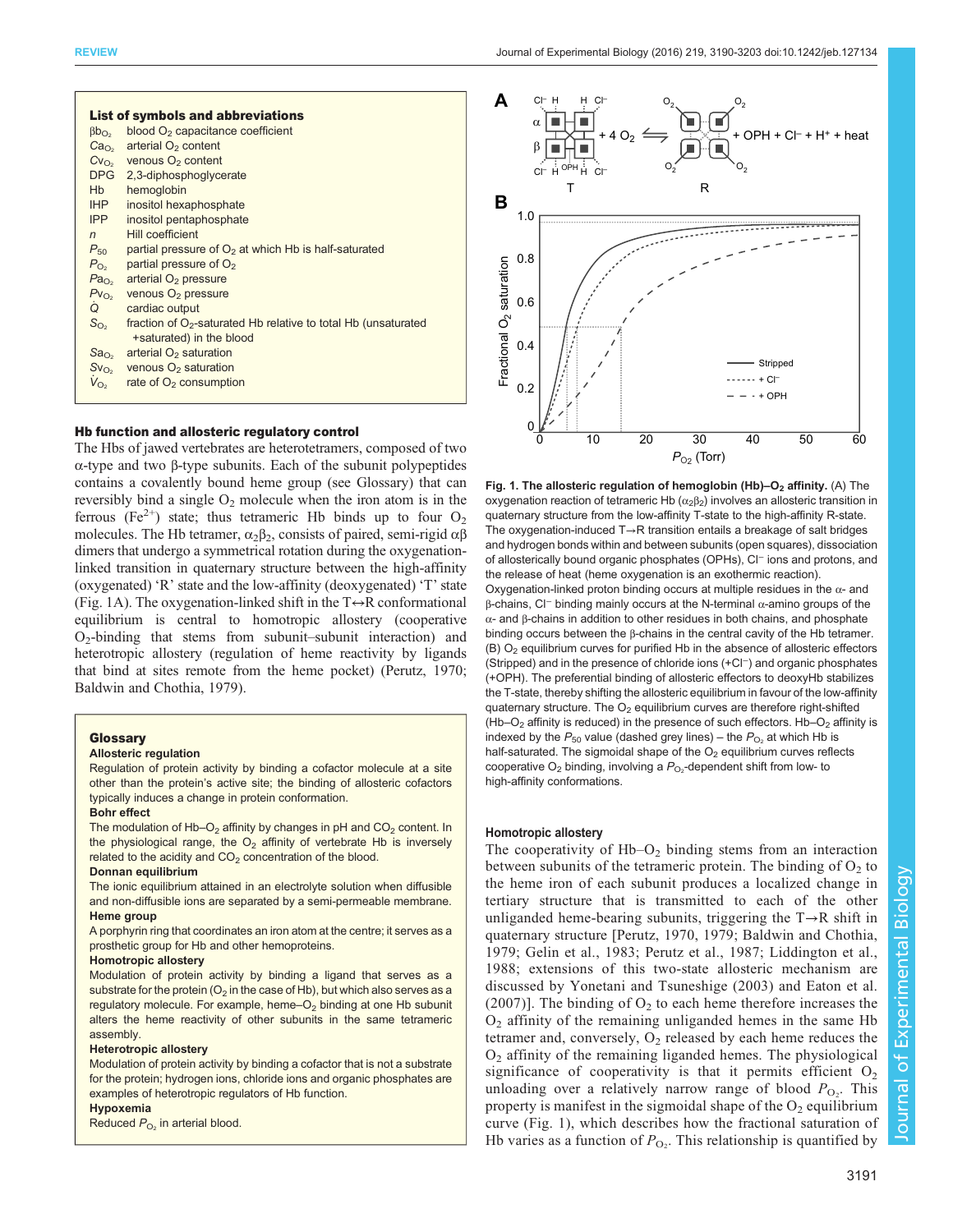REVIEW Journal of Experimental Biology (2016) 219, 3190-3203 doi:10.1242/jeb.127134

the Hill equation [\(Hill, 1910](#page-12-0)):

$$
S_{\mathcal{O}_2} = \frac{P_{\mathcal{O}_2}^n}{P_{\mathcal{O}_2}^n + P_{50}^n},\tag{1}
$$

where  $S_{\text{O}_2}$  is the fractional saturation,  $P_{\text{O}_2}$  is the partial pressure of  $O_2$ in Torr,  $P_{50}$  is the  $P_{\text{O}_2}$  at which Hb is 50% saturated, and *n* is the cooperativity coefficient. The Hill equation is extended by the more complex Adair equation ([Adair, 1925\)](#page-11-0), which expresses  $S_{\text{O}_2}$  as a function of  $P_{\text{O}_2}$  and association constants for binding each of the four O<sub>2</sub> molecules per Hb tetramer.

## Heterotropic allostery

Heterotropic mechanisms of regulating  $Hb-O<sub>2</sub>$  affinity involve the oxygenation-linked binding of non-heme ligands such as H+, Cl<sup>−</sup>,  $CO<sub>2</sub>$ , lactate and organic phosphates. Binding sites for these allosteric effectors are mainly located at the N- and C-termini of the globin subunits and in the positively charged central cavity of the Hb tetramer ([Arnone, 1972](#page-11-0); [Arnone and Perutz, 1974](#page-11-0); O'[Donnell et al., 1979](#page-12-0); [Nigen et al., 1980](#page-12-0)). Different organic phosphates serve as allosteric effectors in the definitive red blood cells of different groups of terrestrial vertebrates: 2,3 diphosphoglycerate (2,3-DPG) in mammals, inositol pentaphosphate (IPP) in birds, adenosine triphosphate (ATP) and guanosine triphosphate (GTP) in non-avian reptiles, and ATP and DPG in amphibians [\(Rapoport and Guest, 1941](#page-13-0); [Benesch and](#page-11-0) [Benesch, 1967; Bartlett, 1980](#page-11-0); [Hazard and Hutchison, 1982](#page-12-0); [Weber, 1995](#page-13-0); [Weber and Fago, 2004](#page-13-0)). These polyphosphate molecules electrostatically bind to a constellation of cationic residues lining the cleft between the β-chains of deoxyHb, thereby stabilizing the T-state through the formation of salt bridges within and between the α- and β-chain subunits [\(Arnone, 1972; Arnone](#page-11-0) [and Perutz, 1974\)](#page-11-0). Phosphate binding has the effect of reducing  $Hb-O<sub>2</sub>$  affinity by shifting the conformational equilibrium in favour of the low-affinity T-state; this allosteric transition in quaternary structure promotes  $O_2$  unloading to the cells of respiring tissues. As organic phosphates are non-diffusible anions, changes in their intracellular concentration also exert an indirect effect on  $O<sub>2</sub>$  affinity by perturbing the Donnan equilibrium (see Glossary) of protons across the red cell membrane, as changes in cellular pH modulate  $Hb-O<sub>2</sub>$  binding via the Bohr effect (see Glossary).

Whereas cooperativity accounts for the shape of the  $O<sub>2</sub>$ equilibrium curve, the  $O<sub>2</sub>$  affinity of Hb determines the position of the curve along the x-axis. As shown in [Fig. 1](#page-1-0)B, the curve is shifted to the right [corresponding to a reduction in  $Hb-O<sub>2</sub>$  affinity (increased  $P_{50}$ )] or to the left [corresponding to an increased Hb–O<sub>2</sub> affinity (decreased  $P_{50}$ )] in response to changes in temperature, pH and erythrocytic concentrations of Cl<sup>−</sup> ions and organic phosphates.

## Changes in  $Hb-O<sub>2</sub>$  affinity

## Evolutionary changes in Hb−O2 affinity

Evolutionary changes in  $Hb-O<sub>2</sub>$  affinity can involve changes in the intrinsic  $O_2$  affinity of Hb and/or changes in the responsiveness to allosteric effectors. The former mechanism can involve changes in the equilibrium constants of heme– $O<sub>2</sub>$  binding in the R- or T-state, or changes in the allosteric equilibrium constants for the  $R \leftrightarrow T$ transition. These genetically based modifications of Hb function are attributable to amino acid replacements in the α- and/or β-type subunits ([Weber, 1995, 2007;](#page-13-0) [Bellelli et al., 2006;](#page-11-0) [Storz and](#page-13-0) [Moriyama, 2008](#page-13-0)).

#### Reversible changes in  $Hb-O<sub>2</sub>$  affinity

Reversible changes in  $Hb-O<sub>2</sub>$  affinity can be achieved by modulating intraerythrocytic pH and/or the concentration of organic phosphates or other allosteric effectors [\(Nikinmaa, 2001; Jensen, 2004](#page-12-0), [2009\)](#page-12-0). These changes in the chemical milieu of the red blood cell alter the operating conditions for Hb, but are not associated with structural changes in the Hb protein itself.

In principle, reversible changes can also be produced by cellular changes in Hb isoform composition. All vertebrates possess multiple α- and β-type globin genes, and therefore express multiple, structurally distinct Hb isoforms during different stages of prenatal development and postnatal life [\(Hoffmann et al., 2010](#page-12-0), [2012](#page-12-0); [Storz](#page-13-0) [et al., 2011a](#page-13-0), [2013](#page-13-0); [Storz, 2016b\)](#page-13-0). In this Review, I focus on postnatally expressed Hb isoforms and blood  $O<sub>2</sub>$  transport during adulthood [see [Brittain \(2002\)](#page-11-0) for a discussion of prenatally expressed Hbs and their functional properties]. Whereas adult mammals typically express a single Hb isoform or multiple isoforms that have very similar functional properties, other terrestrial vertebrates generally express two or more Hb isoforms that are functionally distinct ([Weber and Jensen, 1988](#page-13-0); [Weber, 1990](#page-13-0); [Storz, 2016b](#page-13-0)). For example, birds typically express two main Hb isoforms in definitive red blood cells – a major isoform, HbA, which incorporates  $\alpha$ -type products of the  $\alpha$ <sup>4</sup>-globin gene, and a minor isoform, HbD, which incorporates  $\alpha$ -type products of the  $α<sup>D</sup>$ -globin gene; the two isoforms share the same β-type subunits [\(Hoffmann and Storz, 2007; Grispo et al., 2012; Opazo et al.,](#page-12-0) [2015](#page-12-0)). In all bird species that have been examined to date, the minor HbD isoform has an appreciably higher  $O_2$  affinity than the major HbA isoform in the presence of allosteric effectors ([Grispo](#page-12-0) [et al., 2012;](#page-12-0) [Projecto-Garcia et al., 2013](#page-13-0); [Cheviron et al., 2014](#page-11-0); [Galen et al., 2015; Natarajan et al., 2015b](#page-12-0), [2016](#page-12-0)). Other sauropsid taxa also tend to co-express multiple, structurally distinct Hb isoforms in definitive erythrocytes ([Weber and Jensen, 1988](#page-13-0); [Storz](#page-13-0) [et al., 2011b](#page-13-0), [2015b;](#page-13-0) [Damsgaard et al., 2013\)](#page-11-0). The Hb multiplicity that has been documented in birds and non-avian reptiles suggests a potential mechanism for modulating blood– $O_2$  affinity via changes in the relative abundance of distinct Hb isoforms with different  $O_2$ -binding properties ([Hiebl et al., 1988](#page-12-0); [Weber et al.,](#page-13-0) [1988a;](#page-13-0) [Grispo et al., 2012](#page-12-0); [Opazo et al., 2015](#page-12-0)).

In summary, reversible modulation of  $Hb-O<sub>2</sub>$  affinity via metabolically induced changes in the red cell microenvironment and regulatory changes in Hb isoform expression represent potential mechanisms of phenotypic plasticity. These mechanisms could complement genetically based changes in Hb function, or they could obviate the need for such changes in the first place.

# Is it physiologically advantageous to have an increased  $Hb-O<sub>2</sub>$  affinity at high altitude?

Having explored functional mechanisms for altering  $Hb-O<sub>2</sub>$ affinity, let us now address the question of whether the optimal Hb–O<sub>2</sub> affinity varies as a function of atmospheric  $P_{\text{O}_2}$ . This is central to the question of whether we should generally expect natural selection to favour different  $Hb-O<sub>2</sub>$  affinities in populations or species that inhabit different elevational zones.

# Theoretical results

At high altitude, the reduced  $P_{\Omega_2}$  of inspired air generally results in a concomitant reduction in the  $P_{\text{O}_2}$  of arterial blood ( $P_{\text{O}_2}$ ). Under such conditions, changes in the oxygenation properties of red blood cells can limit the reduction in  $O_2$  flux while simultaneously preserving an adequate pressure gradient for  $O<sub>2</sub>$  diffusion from the capillary blood to the cells of perfused tissue.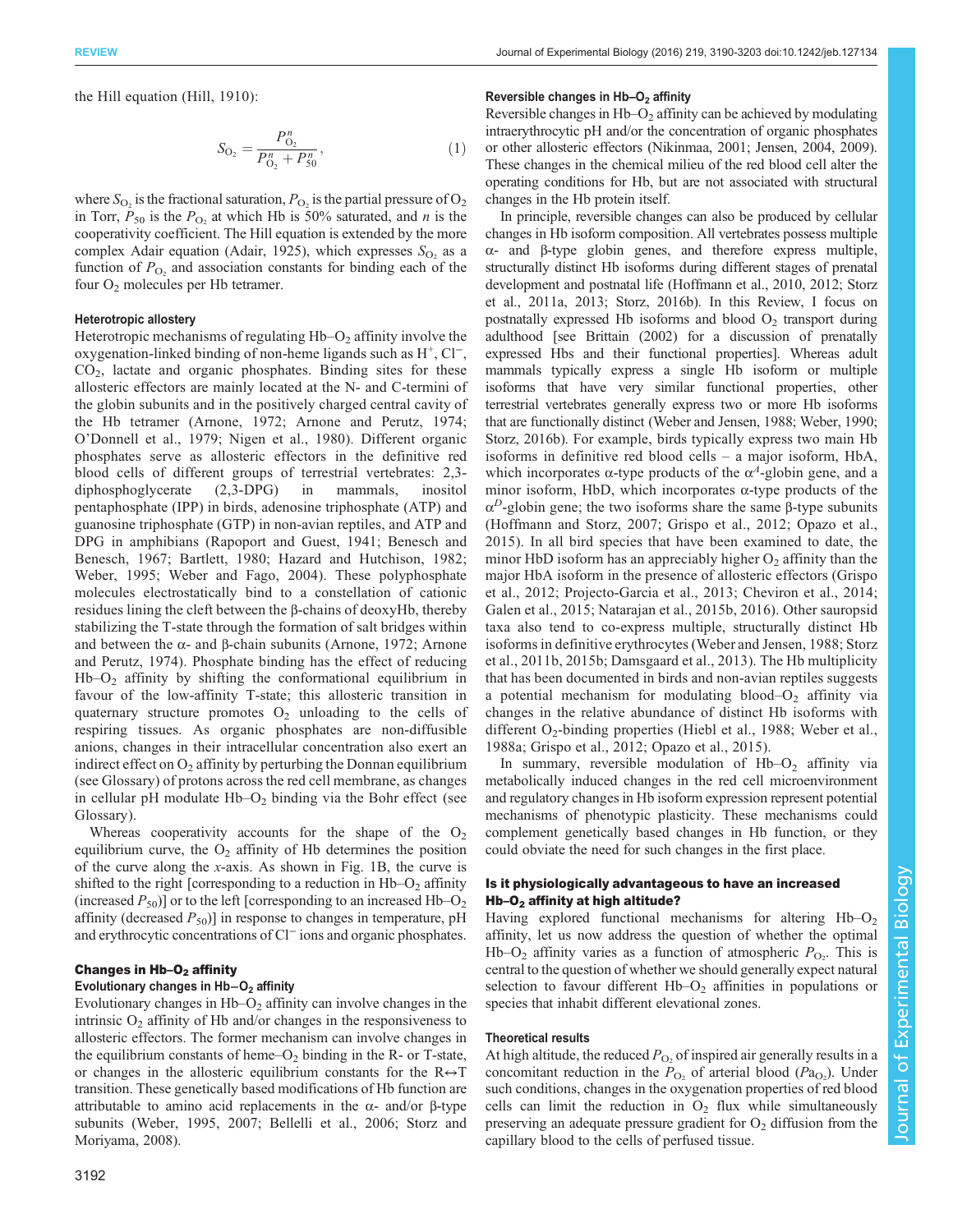

At a given  $Pa<sub>O<sub>2</sub></sub>$ , tissue  $O<sub>2</sub>$  supply is enhanced by increasing cardiac output  $(Q)$  and/or the blood capacitance coefficient ( $\beta b_{Q}$ ); Fig. 2A). This latter parameter is defined as the slope of the line

Fig. 2. Schematic illustration of blood  $O<sub>2</sub>$  transport. (A) An  $O<sub>2</sub>$  equilibrium curve under the physicochemical conditions prevailing in arterial blood (a, continuous curve, open symbol) and venous blood (v, dashed curve, closed symbol). The curve is a plot of blood  $O_2$  content (y-axis) versus  $P_{O_2}$  (x-axis), with paired values for arterial and venous blood connected by a continuous line.  $\text{Ca}_{\text{O}_2}\text{-}\text{Cv}_{\text{O}_2}$  denotes the arterial–venous difference in blood  $\text{O}_2$  content,  $\mathsf{Pa}_{\text{O}_2}\text{-}\mathsf{P} \text{v}_{\text{O}_2}$  denotes the corresponding difference in  $\mathsf{P}_{\text{O}_2}$ , βb $_{\text{O}_2}$  denotes the blood  $O_2$  capacitance coefficient (see text for details),  $\dot{Q}$  denotes cardiac output, and  $V_{\Omega_2}$  denotes the rate of O<sub>2</sub> consumption. On the right-hand side of the graph, the area of the rectangle is proportional to total  $O<sub>2</sub>$  consumption, which can be enhanced by increasing Q and/or by increasing βb $_{\mathrm{O}_2}$ . Increases in βb $_{\mathrm{O}_2}$  produce a corresponding increase in  $\mathrm{Ca}_{\mathrm{O}_2}\text{--} \mathrm{C}\mathrm{V}_{\mathrm{O}_2}$  through shifts in the shape or position of the  $O_2$  equilibrium curve. (B)  $O_2$  equilibrium curves showing the effect of changes in  $Hb-O<sub>2</sub>$  affinity on tissue  $O<sub>2</sub>$  delivery under conditions of moderate hypoxia (open symbols) and severe hypoxia (filled symbols). For each pair of arterial and venous points, the  $P_{\text{O}_2}$  for venous blood ( $\mathcal{P}\mathsf{v}_{\mathsf{O}_2}$ ) is marked by a vertical grey line that extends to the x-axis. The sigmoid  $O_2$  equilibrium curves are shown for high, intermediate and low Hb– $O_2$ affinities;  $P_{50}$ , the  $P_{O_2}$  at which Hb is 50% saturated. Each change in Hb–O<sub>2</sub> affinity produces a shift in  $P\mathsf{v}_{\mathsf{O}_2}$ , but the  $P_{\mathsf{O}_2}$  of arterial blood ( $P\mathsf{a}_{\mathsf{O}_2}$ ) is assumed to remain constant. Note that under conditions of moderate hypoxia the rightshifted curve maximizes  $\beta b_{\text{O}_2}$  and preserves a higher  $Pv_{\text{O}_2}$  (an overall index of tissue oxygenation). Under severe hypoxia, by contrast, the left-shifted curve maximizes  $\beta b_{O_2}$  and preserves a higher  $Pv_{O_2}$  relative to the right-shifted curve. When the kinetics of  $O_2$  transfer across the alveolar gas-blood barrier is a limiting step (diffusion limitation), a left-shifted  $O<sub>2</sub>$  equilibrium curve may also be advantageous under less severe hypoxia [\(Bencowitz et al., 1982](#page-11-0)).

joining the arterial and venous points on the blood  $O_2$  equilibrium curve:

$$
\beta b_{\text{O}_2} = \frac{Ca_{\text{O}_2} - Cv_{\text{O}_2}}{Pa_{\text{O}_2} - Pv_{\text{O}_2}},\tag{2}
$$

where  $Ca_{O_2}-Cv_{O_2}$  is the arterial–venous difference in  $O_2$  content and  $Pa_{\text{O}_2}$ - $P_{\text{V}_{\text{O}_2}}$  is the arterial-venous difference in  $P_{\text{O}_2}$  [\(Dejours](#page-11-0) [et al., 1970](#page-11-0)) (Fig. 2A). The capacitance coefficient therefore quantifies the amount of  $O_2$  unloaded to the tissues for a given arterial–venous difference in  $P_{\text{O}_2}$ .

With regard to the maintenance of an adequate pressure gradient for  $O_2$  diffusion to the cells of perfused tissue, the venous  $P_O$  can be expressed as:

$$
P_{\text{V}_{\text{O}_2}} = Pa_{\text{O}_2} - \frac{1}{\left(\beta b_{\text{O}_2} \times \frac{\dot{Q}}{\dot{V}_{\text{O}_2}}\right)},\tag{3}
$$

where  $\dot{V}_{\text{O}_2}$  is the rate of  $\text{O}_2$  consumption and the product  $\beta b_{\text{O}_2} \times (\dot{Q}/\dot{V}_{\text{O}_2})$  is the specific blood  $O_2$  conductance [\(Dejours](#page-11-0) [et al., 1970; Bouverot, 1985\)](#page-11-0).

With the above relationships in mind, we can see that under conditions of moderate hypoxia ( $Pa<sub>O<sub>2</sub></sub>$  >45 Torr), a reduced Hb–O<sub>2</sub> affinity (right-shifted curve) maximizes  $\beta b_{\text{O}_2}$  (Fig. 2B). That is, it produces the largest increase in the slope of the line connecting the arterial and venous points, thereby maximizing tissue  $O_2$  delivery  $(Ca<sub>O<sub>2</sub></sub> - Cv<sub>O<sub>2</sub></sub>)$  for a given difference in  $P<sub>O<sub>2</sub></sub>$  between the sites of O<sub>2</sub> loading in the pulmonary capillaries and the sites of  $O_2$  unloading in the systemic circulation  $(Pa_{O_2} - Pv_{O_2})$ . By contrast, under severe hypoxia, an increased  $Hb-O<sub>2</sub>$  affinity (left-shifted curve) produces the largest increase in  $\beta b_{\rm O}$ , because the arterial–venous difference in  $P_{\text{O}_2}$  spans a steeper portion of the curve (Fig. 2B). Figure 2B also shows that a left-shifted curve preserves a higher  $Pv_{\text{O}_2}$  under such conditions [\(Woodson, 1988](#page-13-0)). Under hypoxia, an increased circulatory  $O_2$  conductance can also be achieved via increases in cardiac output, but increasing  $\beta b_{\text{O}_2}$  via fine-tuned adjustments in Hb–O2 affinity is far more energetically efficient [\(Mairbäurl, 1994](#page-12-0); [Samaja et al., 2003\)](#page-13-0).

In summary, this body of theory predicts that a reduced  $Hb-O<sub>2</sub>$ affinity is generally beneficial under moderate hypoxia, whereas an increased  $Hb-O<sub>2</sub>$  affinity is beneficial under severe hypoxia. This is consistent with theoretical investigations of tissue  $O_2$  delivery at rest and during exercise ([Turek et al., 1973; West and Wagner, 1980](#page-13-0); [Bencowitz et al., 1982](#page-11-0); [Willford et al., 1982](#page-13-0); [Samaja et al., 1986,](#page-13-0) [2003; Scott and Milsom, 2006\)](#page-13-0).

Several theoretical treatments have calculated optimal values of  $P_{50}$  that maximize the arterial–venous difference in  $O_2$  content or  $O_2$ saturation for a given arterial–venous difference in  $P_{\text{O}_2}$  ([Bencowitz](#page-11-0) [et al., 1982](#page-11-0); [Willford et al., 1982](#page-13-0); [Brauner and Wang, 1997\)](#page-11-0). The arterial–venous difference in  $O_2$  saturation can be expressed as:

$$
Sa_{O_2} - Sv_{O_2} = \left[\frac{Pa_{O_2}^n}{Pa_{O_2}^n - P_{50}^n}\right] - \left[\frac{Pv_{O_2}^n}{Pv_{O_2}^n - P_{50}^n}\right].
$$
 (4)

Taking the first derivative of the maximum arterial–venous saturation difference with respect to  $P_{50}$  indicates that the optimal  $P_{50}$   $(P_{50}^*)$  can be expressed as:

$$
P_{50}^* = (Pa_{O_2} \times Pv_{O_2})^{0.5}.
$$
 (5)

Eqn 4 can also be solved for  $Pv_{O_2}$ , but the same conditions that maximize  $Sa_{O_2}$ – $Sv_{O_2}$  also maximize  $Pv_{O_2}$  ([Willford et al., 1982\)](#page-13-0).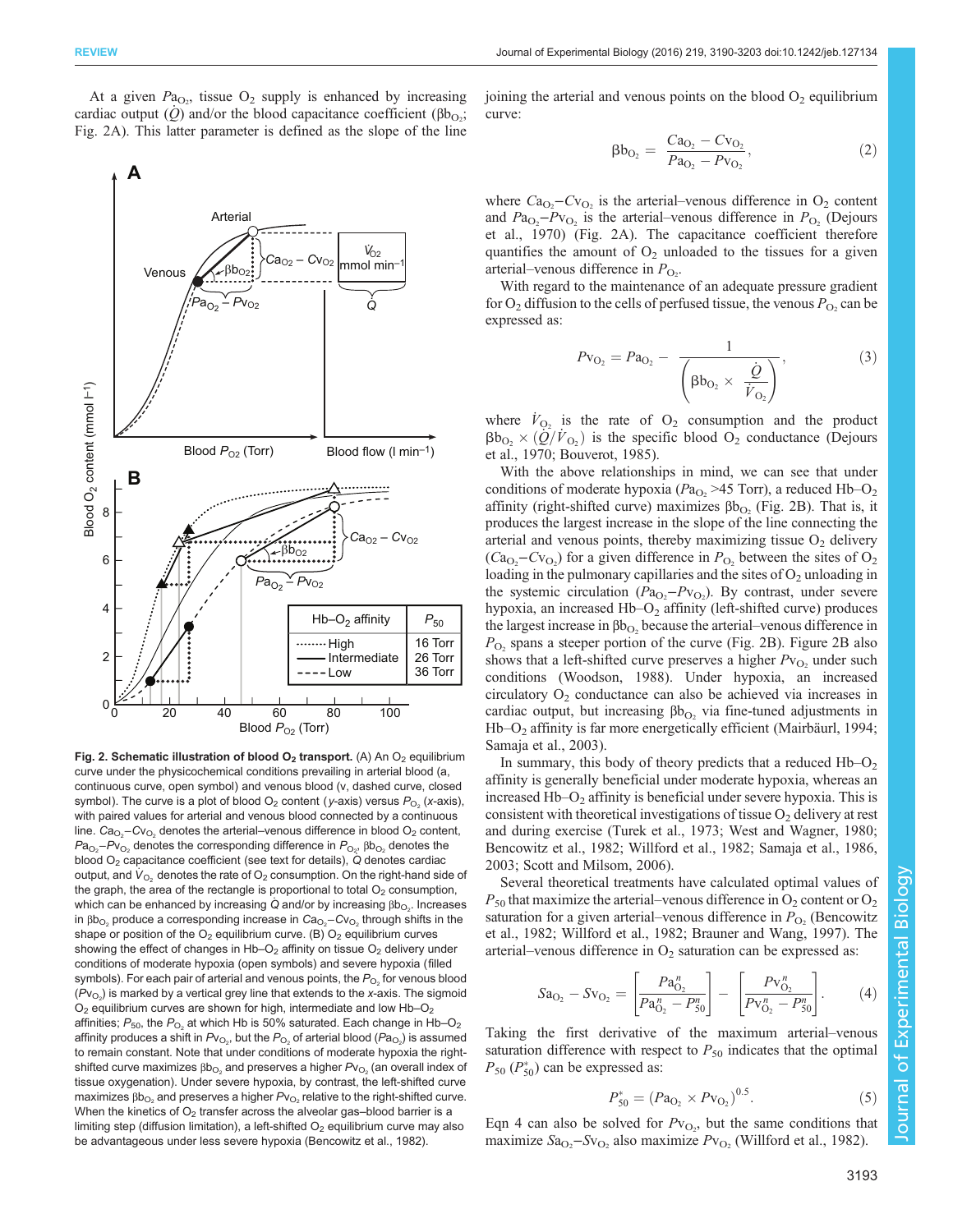

 $Sa_{O_2} - Sy_{O_2}$  (%) Fig. 3. Blood  $P_{50}$  and Hill's cooperativity coefficient,  $n$ , influence blood  $O<sub>2</sub>$  transport (indexed by the difference in arterial and venous  $O<sub>2</sub>$  saturation). (A) Normoxia; (B) hypoxia. In these three-dimensional plots, the difference in arterial and venous  $O<sub>2</sub>$  saturation  $(Sa_{O_2} - Sv_{O_2})$  is indicated by the height of the projection above the reference plane. The higher the projection, the greater the difference in  $O<sub>2</sub>$  saturation.

# Under normoxia ( $Pa_{\text{O}_2}$ =90 Torr,  $P_{\text{V}_{\text{O}_2}}$ =30 Torr), and assuming that pH, partial pressure of  $CO_2$  ( $P_{CO_2}$ ), cardiac output and Hb concentration remain constant, Eqn 4 predicts that tissue  $O_2$  delivery increases as *n* increases and as  $P_{50}$  increases to its optimum (Fig. 3A). According to Eqn 5, the optimal  $P_{50}$  under these conditions is  $(90\times30)^{0.5}$ =52.0 Torr. This is the point on the plot where the slope with respect to  $P_{50}$  is zero. By contrast, under severe hypoxia ( $Pa_{O_2}$ =40 Torr,  $Pv_{O_2}$ =20 Torr), with other assumptions as above, the optimal  $P_{50}$  is predicted to be  $(40\times20)^{0.5}$ =28.3 Torr, indicating that tissue  $O_2$  delivery is maximized at a far higher Hb–  $O_2$  affinity (Fig. 3B). In both cases, tissue  $O_2$  delivery generally increases as a positive function of  $n$ , demonstrating the adaptive significance of cooperative  $O_2$  binding. The only exception occurs under extremely severe hypoxia, when the venous point on the  $O<sub>2</sub>$ equilibrium curve drops down to the lower curvilinear asymptote.

Figure 4 illustrates the relationships between  $P_{50}$ ,  $Pa_{O_2}$  and  $P_{VO_2}$ , while keeping  $P_{50}$  constant. Assuming 50% tissue  $O_2$  extraction (as might occur during exercise), the figure shows that a higher  $P_{50}$ maintains a higher  $P_{\rm{V_{O_2}}}$  under normoxia ( $P_{\rm{d_{O_2}}} = \sim 90$  Torr), resulting in improved tissue oxygenation as discussed above. By contrast, a lower  $P_{50}$  maintains a higher  $P_{VO_2}$  under severe hypoxia  $(Pa_{O_2} = \sim 40$  Torr). If the 'critical  $Pv_{O_2}$ ' for tissue oxygenation is, for example, 10 Torr, then a blood  $P_{50}$  of 20 Torr would allow  $Pa<sub>O</sub>$ , to fall as low as 25 Torr, whereas a blood  $P<sub>50</sub>$  of 50 Torr would not allow  $Pa<sub>O<sub>2</sub></sub>$  to fall below 52 Torr. Results are qualitatively similar under the assumption of 25% tissue  $O_2$  extraction, corresponding to the situation at rest ([Willford et al., 1982\)](#page-13-0).



Fig. 4. Isobars showing predicted values of venous  $P_{O_2}$  (an index of tissue oxygenation) as a function of arterial  $P_{\text{O}_2}$  at different values of blood  $P_{50}$ , assuming 50% tissue  $O<sub>2</sub>$  extraction and constant cardiac output. At normal or moderately reduced  $\mathsf{Pa}_{\mathsf{O}_2}$ , a higher  $\mathsf{P}_{50}$  results in a higher  $\mathsf{P}\mathsf{v}_{\mathsf{O}_2}$  (and hence improved tissue oxygenation). Under more severe hypoxemia, by contrast, a lower  $P_{50}$  results in a higher  $P_{\nu_{O_2}}$  while still maintaining constant O<sub>2</sub> extraction.

# Experimental results

The most direct means of testing theoretical predictions about how the optimal Hb–O<sub>2</sub> affinity varies in relation to ambient  $P_{\text{O}_2}$  is to experimentally evaluate how titrated changes in blood  $P_{50}$  affect relevant measures of physiological performance under normoxia and varying degrees of hypoxia. Experiments on rats with pharmacologically manipulated  $Hb-O<sub>2</sub>$  affinities have confirmed theoretical predictions that an increased  $P_{50}$  improves tissue  $O_2$ delivery under normoxia and moderate hypoxia, and that a reduced  $P_{50}$  is beneficial under severe hypoxia [\(Turek et al., 1978a](#page-13-0),[b\)](#page-13-0). Similarly, reciprocal-transplant experiments involving wild-derived strains of deer mice (*Peromyscus maniculatus*) revealed that highaltitude natives with high  $Hb-O<sub>2</sub>$  affinities have higher capacities for thermogenesis and aerobic exercise under severe hypoxia, whereas lowland natives with lower  $Hb-O<sub>2</sub>$  affinities exhibit superior performance under normoxia [\(Chappell and Snyder,](#page-11-0) [1984\)](#page-11-0). Experiments involving other mammals have reported qualitatively similar findings, suggesting that a reduced  $Hb-O<sub>2</sub>$ affinity improves tissue  $O_2$  delivery under normoxia or moderate hypoxia, whereas an increased  $O<sub>2</sub>$  affinity provides the greatest improvement under more severe hypoxia [\(Dawson and Evans,](#page-11-0) [1966; Banchero and Grover, 1972](#page-11-0)).

Experiments involving rats with pharmacologically manipulated  $Hb-O<sub>2</sub>$  affinities have also demonstrated that reductions in blood  $P_{50}$  significantly increase the survival of animals subjected to acute, severe hypoxia ([Eaton et al., 1974; Penney and Thomas, 1975\)](#page-12-0). Similar results were reported in studies of physiological performance under hypoxia in other mammals with naturally occurring variation in  $Hb-O<sub>2</sub>$  affinity [\(Dawson and Evans, 1966](#page-11-0); [Hall, 1966](#page-12-0); [Hebbel et al., 1978](#page-12-0)). In addition to studies of survival and whole-animal physiological performance, ex vivo studies of microvascular  $O_2$  transport and tissue perfusion have also demonstrated that an increased Hb– $O_2$  affinity enhances  $O_2$ delivery under severe hypoxia [\(Bakker et al., 1976;](#page-11-0) [Stein and](#page-13-0) [Ellsworth, 1993; Yalcin and Cabrales, 2012\)](#page-13-0).

# Threshold altitude

The theoretical and experimental results reviewed above indicate that the optimal Hb–O<sub>2</sub> affinity varies according to ambient  $P_{\text{O}_2}$ . The relationship is non-linear and depends critically on the magnitude of diffusion limitation ([Bencowitz et al., 1982](#page-11-0)). For any given species, theory predicts that there must be some threshold altitude at which it becomes beneficial to have an increased  $Hb-O<sub>2</sub>$ affinity. However, the threshold altitude at which this becomes beneficial varies from one species to the next due to variation in  $Pa<sub>O2</sub>$  (mainly determined by ventilation) and numerous other diffusive and convective steps in the  $O_2$  transport pathway [\(Bencowitz et al., 1982;](#page-11-0) [Scott and Milsom, 2006](#page-13-0)). The key question is whether a given species inhabits elevations above that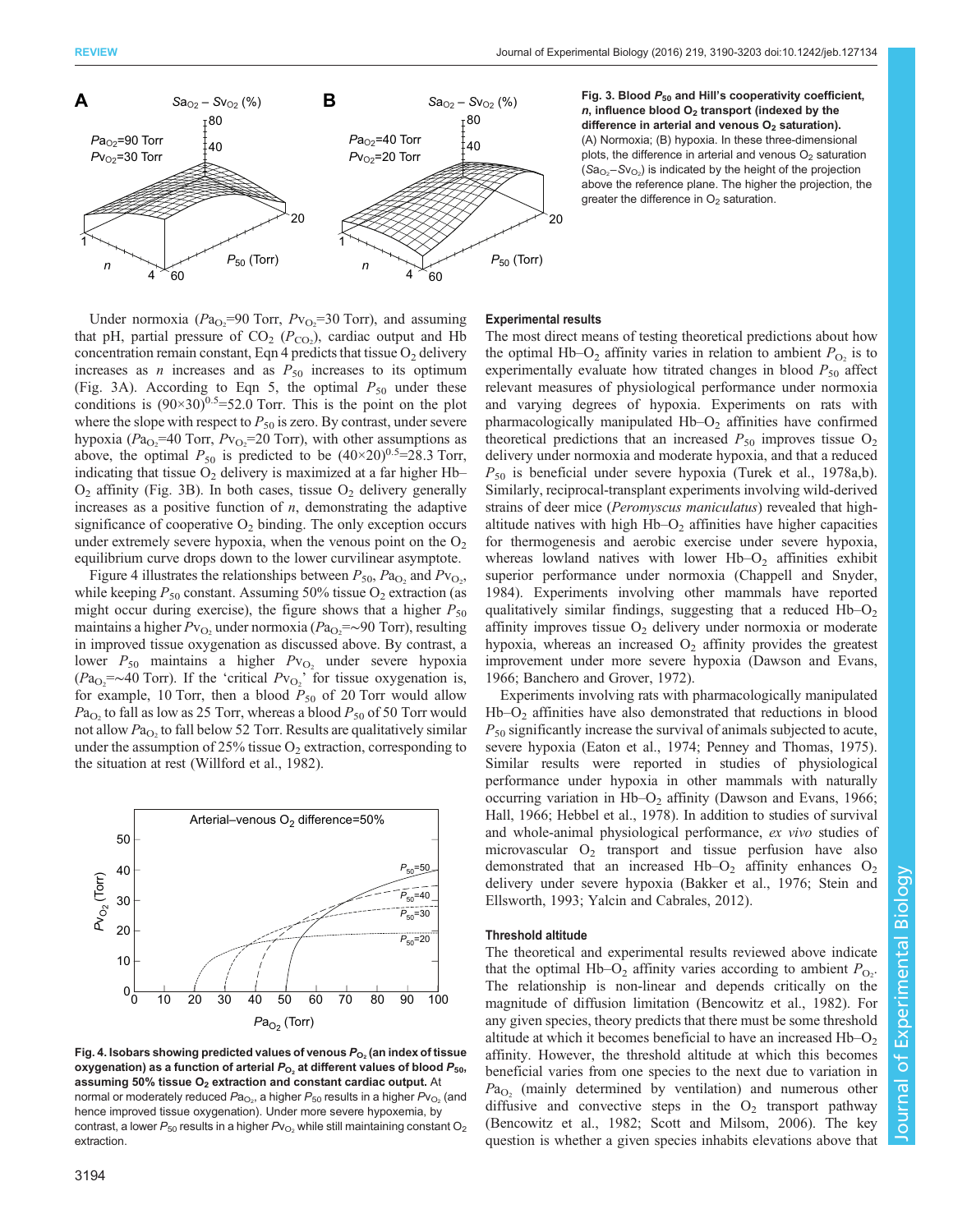critical threshold. In a comparison between sister species with contrasting elevational ranges, the species with the higher elevational range limit would not necessarily be expected to have evolved a higher  $Hb-O<sub>2</sub>$  affinity unless an appreciable fraction of its native range exceeded the upper critical threshold.

In the case of humans living at high altitude, modelling results suggest that an increased  $Hb-O<sub>2</sub>$  affinity only confers a benefit to tissue  $O_2$  delivery at elevations  $>5000-5400$  m ([Samaja et al., 1986,](#page-13-0) [2003](#page-13-0)). At 5400 m above sea level, which is roughly the elevation of the South Everest base camp in Nepal, the standard barometric pressure is 53 kPa (399 Torr), meaning that the ambient  $P_{\text{O}_2}$  is 52% of that at sea level. The highest human settlements in the Himalayas and the Andes are generally at elevations of <4900 m (the Peruvian mining town, La Rinconada, is situated 5100 m above sea level, and most mine workers have homes at lower elevation). The highest permanent settlements in the Ethiopian highlands are <3500 m above sea level. The fact that humans do not live at elevations above the theoretically predicted 5000–5400 m threshold provides a possible explanation for why increased  $Hb-O<sub>2</sub>$  affinities have not evolved in indigenous mountain dwellers. Whether the same may be true of non-human mammals and birds at high altitude is an open question.

## Insights from comparative studies

Since natural selection is 'the ultimate arbiter of what constitutes an adaptation' (Snyder, 1982, p. 92), a systematic survey of altituderelated changes in  $Hb-O<sub>2</sub>$  affinity – as revealed by comparisons among extant species – can provide insights into the possible adaptive significance of such changes. If high-altitude taxa have generally evolved increased  $Hb-O<sub>2</sub>$  affinities relative to lowland sister taxa – and if the elevational pattern is too consistent to be ascribed to chance (i.e. genetic drift) – this would be consistent with the hypothesis that the elevational differences reflect a history of natural selection. Ideally, comparative studies that exploit the outcomes of natural experiments (e.g. the independent colonization of high-altitude environments by multiple species) complement insights derived from controlled laboratory experiments. For example, comparative studies have documented that high-altitude rodents often have higher Hb and/or blood  $O<sub>2</sub>$  affinities than their lowland relatives ([Hall et al., 1936](#page-12-0); [Bullard et al., 1966;](#page-11-0) [Ostojic](#page-12-0) [et al., 2002](#page-12-0); [Storz, 2007; Storz et al., 2009, 2010a;](#page-13-0) [Natarajan et al.,](#page-12-0) [2013](#page-12-0), [2015a; Jensen et al., 2016\)](#page-12-0), and these observations complement the results of experiments demonstrating that increases in blood- $O_2$  affinity enhance tissue  $O_2$  delivery and measures of physiological performance in rodents subjected to environmental hypoxia [\(Eaton et al., 1974](#page-12-0); [Turek et al., 1978a](#page-13-0),[b](#page-13-0); [Chappell and Snyder, 1984](#page-11-0)). Such consilience of evidence from comparative and experimental studies can greatly strengthen conclusions about the adaptive significance of evolutionary changes in  $Hb-O<sub>2</sub>$  affinity.

### The importance of accounting for phylogenetic history

In comparative analyses of phenotypic variation it is important to account for the fact that trait values from different species are not statistically independent because the sampled species did not evolve independently of one another; the phylogenetic history of any set of species is represented by a hierarchically nested pattern of relationships [\(Garland et al., 2005](#page-12-0)). If a phylogeny is available for a given set of species, then phylogenetically independent contrasts (PIC) [\(Felsenstein, 1985\)](#page-12-0) can be used to test for a relationship between native elevation and  $Hb-O<sub>2</sub>$  affinity. The PIC approach uses phylogenetic information and a model of trait evolution

(typically a stochastic, Brownian motion-like model) to transform the data for the set of surveyed species into values that are statistically independent and identically distributed. This approach was used to document a strong positive correlation between  $Hb-O<sub>2</sub>$ affinity and native elevation in Andean hummingbirds ([Projecto-](#page-13-0)[Garcia et al., 2013](#page-13-0)).

An alternative to using PIC is the paired-lineage test, which restricts comparisons to phylogenetically replicated pairs of taxa that are chosen so that there is no overlap in evolutionary paths of descent (see [Fig. 5\)](#page-6-0). A non-random association between  $Hb-O<sub>2</sub>$ affinity and native elevation can then be assessed using a sign test (a non-parametric test that contrasts matched pairs of samples with respect to a continuous outcome). If the comparative analysis includes a phylogenetically diverse range of taxa, an advantage of the paired-lineage test is that comparisons can be restricted to closely related species by excluding pairs with long paths between them. To determine whether there is a relationship between  $Hb-O<sub>2</sub>$ affinity and native elevation, we want to make comparisons between close relatives so that we can minimize the number of potentially confounding differences in other aspects of their biology. For example, a comparison of  $Hb-O<sub>2</sub>$  affinity between a pair of highand low-altitude hummingbirds is more physiologically informative than a comparison involving a high-altitude hummingbird and a low-altitude duck. In the latter case, an evolved difference in Hb function may be related to the difference in native elevation, but it may also be related to differences in metabolic rate or any number of other physiological differences between the two taxa.

There are two additional issues to consider in comparative studies of Hb function in relation to native elevation. The first relates to the effect of environmentally induced variation, which can obscure phylogenetic signal in trait values [\(Garland et al., 2005;](#page-12-0) [Storz et al.,](#page-13-0) [2015a](#page-13-0)). Measurements of an environmentally labile trait (like the  $O_2$ ) affinity of whole blood, which is influenced by red cell metabolism and acid–base status) may prevent an accurate assessment of the extent to which phenotypic similarity between a given pair of species is attributable to shared phylogenetic heritage versus a shared, plastic response to similar environmental conditions (i.e. exposure to hypoxia). This problem can be avoided if the trait is measured under common-garden conditions to control for environmentally induced variation, or if measurements are restricted to genetically based trait variation (e.g.  $O_2$  affinity of purified Hb rather than  $O_2$  affinity of blood).

Another issue concerns genealogical discordance between the phylogeny of the examined species and the phylogenies of the genes that underlie the measured trait ([Hahn and Nakhleh, 2016;](#page-12-0) [Storz,](#page-13-0) [2016a](#page-13-0)). In comparative studies of Hb evolution involving orthologous genes from a diversity of species, it may often be the case that phylogenies of the  $\alpha$ - and  $\beta$ -globin genes are not congruent with one another or with the assumed species tree ([Storz et al., 2007](#page-13-0); [Hoffmann et al., 2008a](#page-12-0),[b](#page-12-0); [Opazo et al., 2008a,b](#page-12-0), [2009;](#page-12-0) [Runck et al.,](#page-13-0) [2009, 2010;](#page-13-0) [Gaudry et al., 2014](#page-12-0); [Natarajan et al., 2015a\)](#page-12-0). This genealogical discordance can have multiple biological causes, including ectopic gene conversion (a form of non-reciprocal recombinational exchange between duplicated genes), introgressive hybridization (incorporation of allelic variants from one species into the gene pool of another species by means of hybridization and repeated back-crossing) and incomplete lineage sorting (the retention of ancestral polymorphism from one split between populations to the next, followed by stochastic sorting of allelic lineages among the descendant species). A given amino acid substitution may have occurred a single time on an internal branch of the gene tree, but it can present the appearance of having occurred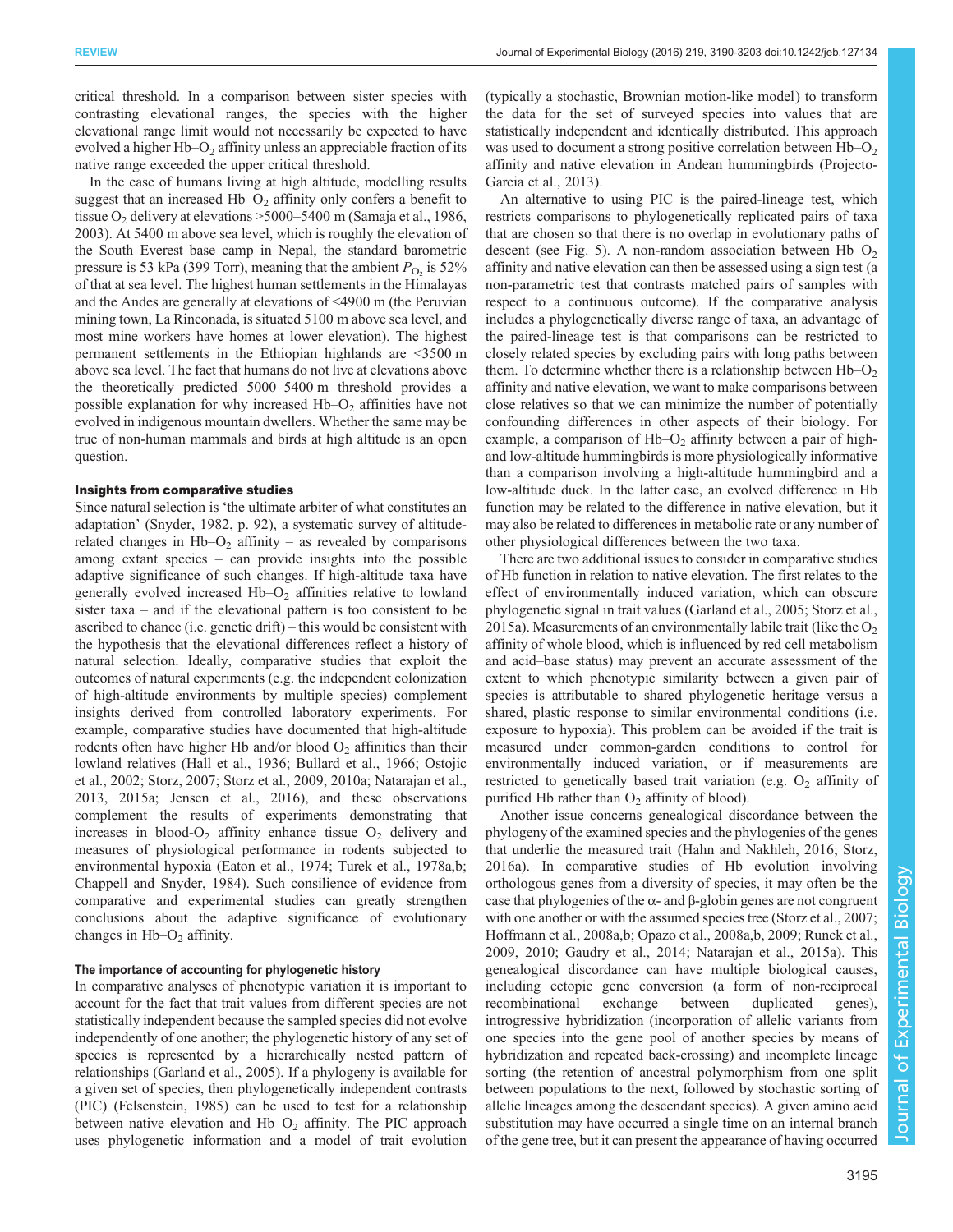<span id="page-6-0"></span>

Fig. 5. Phylogenetic relationships of 14 mammalian taxa and 58 avian taxa used in comparative analyses of Hb function. Rows corresponding to highaltitude taxa are shaded. (A) In the mammalian phylogeny, branches in bold connect pairs of high- and low-altitude taxa that were used to test for a relationship between Hb–O<sub>2</sub> affinity and native elevation. As there are no overlaps in the paths of descent connecting each designated pair of high- and low-altitude taxa, the seven pairwise comparisons are statistically independent. For information regarding elevational ranges, see [Storz et al. \(2009, 2010a](#page-13-0)), Revsbech [et al. \(2013\),](#page-13-0) [Janecka et al. \(2015\), Natarajan et al. \(2015a\)](#page-12-0) and [Tufts et al. \(2015\).](#page-13-0) (B) In the avian phylogeny, branches in bold connect pairs of high- and low-altitude taxa that were used to test for a relationship between Hb–O<sub>2</sub> affinity and native elevation. As in the case with the mammals, the 29 pairwise comparisons are phylogenetically independent. For information regarding elevational ranges, see [Projecto-Garcia et al. \(2013\),](#page-13-0) [Cheviron et al. \(2014\)](#page-11-0), [Galen et al. \(2015\)](#page-12-0) and [Natarajan et al. \(2015b](#page-12-0), [2016](#page-12-0)).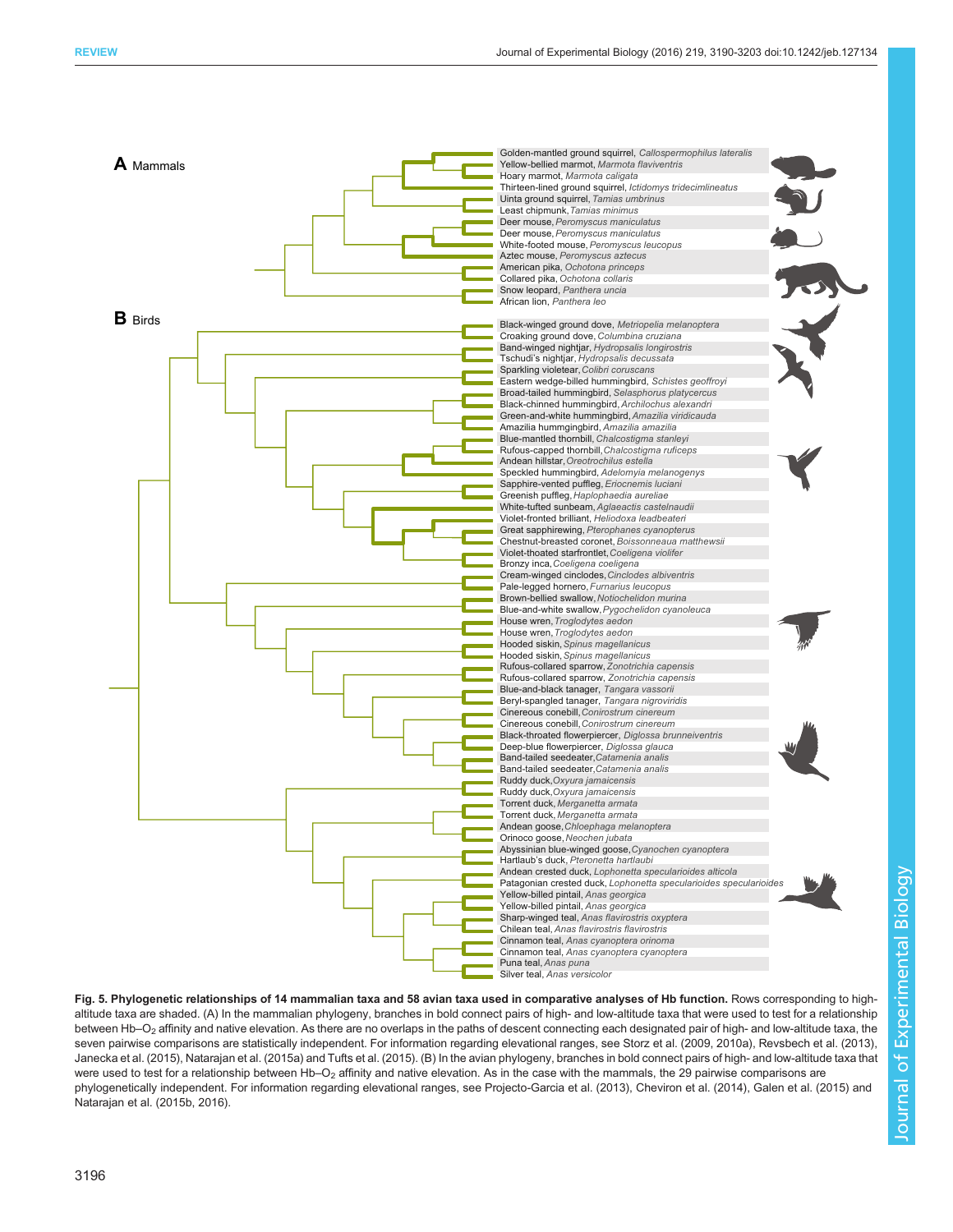twice independently when mapped onto a discordant species tree, resulting in spurious inferences. [Hahn and Nakhleh \(2016\)](#page-12-0) discuss possible solutions to the problem of species tree/gene tree discordance in comparative studies of trait evolution.

## Considerations of zoogeographic history

In addition to making comparisons between high- and low-altitude taxa that are as closely related as possible, it is also important to consider the evolutionary histories of study species with regard to their current elevational distributions. Many alpine and subalpine natives may have predominantly lowland ancestries, possibly reflecting post-glacial range shifts. Alternatively, residence at high altitude may represent the ancestral condition for members of groups that diversified in mountainous regions. For example, Andean hummingbirds in the Brilliants/Coquettes clade diversified during a period of rapid uplift of the Andean massif in the period between ∼10 and ∼6 million years ago ([McGuire](#page-12-0) [et al., 2014](#page-12-0)). Within this group, many species with lowland distributions may have descended from highland ancestors. In such cases, it is important to consider that any altitude-related species differences in  $Hb-O<sub>2</sub>$  affinity could be attributable to derived increases in  $O_2$  affinity in highland species and/or secondarily derived reductions in  $O_2$  affinity in lowland species [\(Projecto-Garcia et al., 2013\)](#page-13-0).

# Evaluating evidence for an empirical generalization regarding the relationship between native altitude and Hb-O<sub>2</sub> affinity

The theoretical and experimental results reviewed above suggest that it is generally beneficial to have an increased  $Hb-O<sub>2</sub>$  affinity under conditions of severe hypoxia. An obvious prediction is that derived increases in  $Hb-O<sub>2</sub>$  affinity will have evolved repeatedly in disparate vertebrate taxa that have independently colonized extreme altitudes ( provided that their range limits exceed the elevational threshold at which an increased  $Hb-O<sub>2</sub>$  affinity becomes beneficial). Let us now test this prediction using available comparative data for mammals and birds [\(Fig. 5\)](#page-6-0).

I restrict the analysis to data based on standardized measurements of purified Hbs, so the variation in  $P_{50}$  values is purely genetic, reflecting evolved changes in the amino acid sequences of the  $\alpha$ - and/ or β-chain subunits. This focus on purified Hbs avoids problems associated with the confounding effects of environmentally induced variation. However, an analysis based on in vitro measures of protein function involves its own interpretative challenges because evolved changes in the inherent properties of Hb are physiologically relevant to circulatory  $O<sub>2</sub>$  transport only to the extent that such changes affect the oxygenation properties of blood [\(Berenbrink, 2006\)](#page-11-0). I have opted to focus on data for purified Hbs while recognizing that species differences in  $Hb-O<sub>2</sub>$  affinity may not perfectly reflect in vivo differences in blood– $O<sub>2</sub>$  affinity.

In the case of mammals, I have summarized data from 14 taxa representing seven high- versus low-altitude pairwise comparisons [\(Fig. 5](#page-6-0)A). These comparisons include rodents (marmotine ground squirrels and *Peromyscus* mice), lagomorphs (pikas) and carnivores [\(Storz et al., 2009](#page-13-0), [2010a](#page-13-0); [Revsbech et al., 2013;](#page-13-0) [Janecka et al., 2015](#page-12-0); [Natarajan et al., 2015a](#page-12-0); [Tufts et al., 2015](#page-13-0)). Six of the comparisons involve closely related species with contrasting elevational ranges, and one comparison involves high- and low-altitude populations of the broadly distributed deer mouse, P. maniculatus. Each of these pairwise comparisons involves a pronounced elevational contrast between an alpine or subalpine taxon and a closely related lowland taxon. For example, the high-altitude ground squirrels, deer mice and pikas occur at elevations >4300 m (the highest elevations that occur within the limits of their geographical distributions in North America). Since an increased  $Hb-O<sub>2</sub>$  affinity is only expected to be physiologically beneficial above a given threshold elevation, potentially adaptive differences in  $Hb-O<sub>2</sub>$  affinity can only be detected if the high- and low-altitude members of each taxon pair have range limits on opposite sides of that threshold.

In each taxon,  $O<sub>2</sub>$  affinities of purified Hbs were measured in the presence and absence of Cl<sup>−</sup> ions (added as KCl) and DPG (see [Fig. 6](#page-8-0) legend for experimental details). The 'KCl+DPG' treatment is most relevant to in vivo conditions in mammalian red blood cells, and I therefore focus primarily on measures of  $P_{50(KCl+DPG)}$ . However, measurements under each of the experimental treatments are valuable because they can provide insights into the functional mechanism responsible for observed differences in  $Hb-O<sub>2</sub>$  affinity.

In the presence of anionic effectors, high-altitude taxa have higher  $Hb-O<sub>2</sub>$  affinities than their lowland counterparts in some cases (e.g. deer mice and pikas; [Fig. 6A](#page-8-0),B), but in other cases there are no appreciable differences (e.g. marmots and big cats; [Fig. 6](#page-8-0)C,D). In comparisons involving deer mice, pikas and some ground squirrels, integrated analyses of Hb function and sequence divergence revealed that the high-altitude member of each pair evolved a derived increase in  $Hb-O<sub>2</sub>$  affinity (i.e. the phenotype of the lowland taxon represents the ancestral condition). In the comparisons between conspecific populations of deer mice and between the golden-mantled ground squirrel (Callospermophilus lateralis) and thirteen-lined ground squirrel (Ictidomys tridecemlineatus), the evolved changes in Hb function involved an increase in intrinsic  $O<sub>2</sub>$  affinity in combination with a suppressed sensitivity to anionic effectors ([Storz et al., 2009](#page-13-0), [2010a;](#page-13-0) [Natarajan](#page-12-0) [et al., 2013;](#page-12-0) [Revsbech et al., 2013](#page-13-0); [Natarajan et al., 2015a\)](#page-12-0). In the case of the deer mice, this is indicated by the fact that the highaltitude Hb variant exhibits a slightly lower  $P_{50}$  in the absence of anions ('stripped') and the  $P_{50}$  difference is further augmented in the presence of Cl<sup>−</sup> and DPG [\(Fig. 6A](#page-8-0)). By contrast, in the comparison between the two pika species (Ochotona princeps and O. collaris), the difference in Hb function was exclusively attributable to an evolved change in intrinsic  $O_2$  affinity [\(Tufts et al., 2015](#page-13-0)) [\(Fig. 6](#page-8-0)B).

Phylogenetically independent comparisons involving the full set of mammalian taxa revealed no significant association between  $Hb-O<sub>2</sub>$ affinity and elevation (Wilcoxon's signed-rank test,  $W=6.5$ ,  $P>0.05$ , N=7; [Fig. 7](#page-8-0)). Previous studies involving experimental measurements on whole blood indicate that high-altitude mammals have lower  $P_{50}$ values than their lowland relatives in some cases [\(Chiodi, 1970/71](#page-11-0); [León-Velarde et al., 1996](#page-12-0); [Ostojic et al., 2002\)](#page-12-0) but not in others [\(Lechner, 1976\)](#page-12-0). Unless measures of blood– $O<sub>2</sub>$  affinities are integrated with measurements on purified Hbs ([Petschow et al.,](#page-13-0) [1977;](#page-13-0) [Campbell et al., 2010\)](#page-11-0), components of environmental and genetic variation are confounded and it is unclear to what extent the measured differences represent evolved changes in Hb function and/ or red cell metabolism. Overall, evidence for an altitudinal trend in  $Hb-O<sub>2</sub>$  affinity in mammals is equivocal; data from additional taxa may eventually reveal a clearer relationship.

In the case of birds, I have summarized data from 58 taxa representing 29 matched pairs of high- versus low-altitude taxa [\(Fig. 5](#page-6-0)B). These taxa include ground doves, nightjars, hummingbirds, passerines and waterfowl ([Projecto-Garcia et al.,](#page-13-0) [2013;](#page-13-0) [Cheviron et al., 2014;](#page-11-0) [Galen et al., 2015; Natarajan et al.,](#page-12-0) [2015b, 2016\)](#page-12-0). In the case of the passerines and waterfowl, we can make comparisons between closely related species as well as conspecific populations. All pairwise comparisons involved dramatic elevational contrasts; high-altitude taxa native to very high elevations (3500–5000 m above sea level) were paired with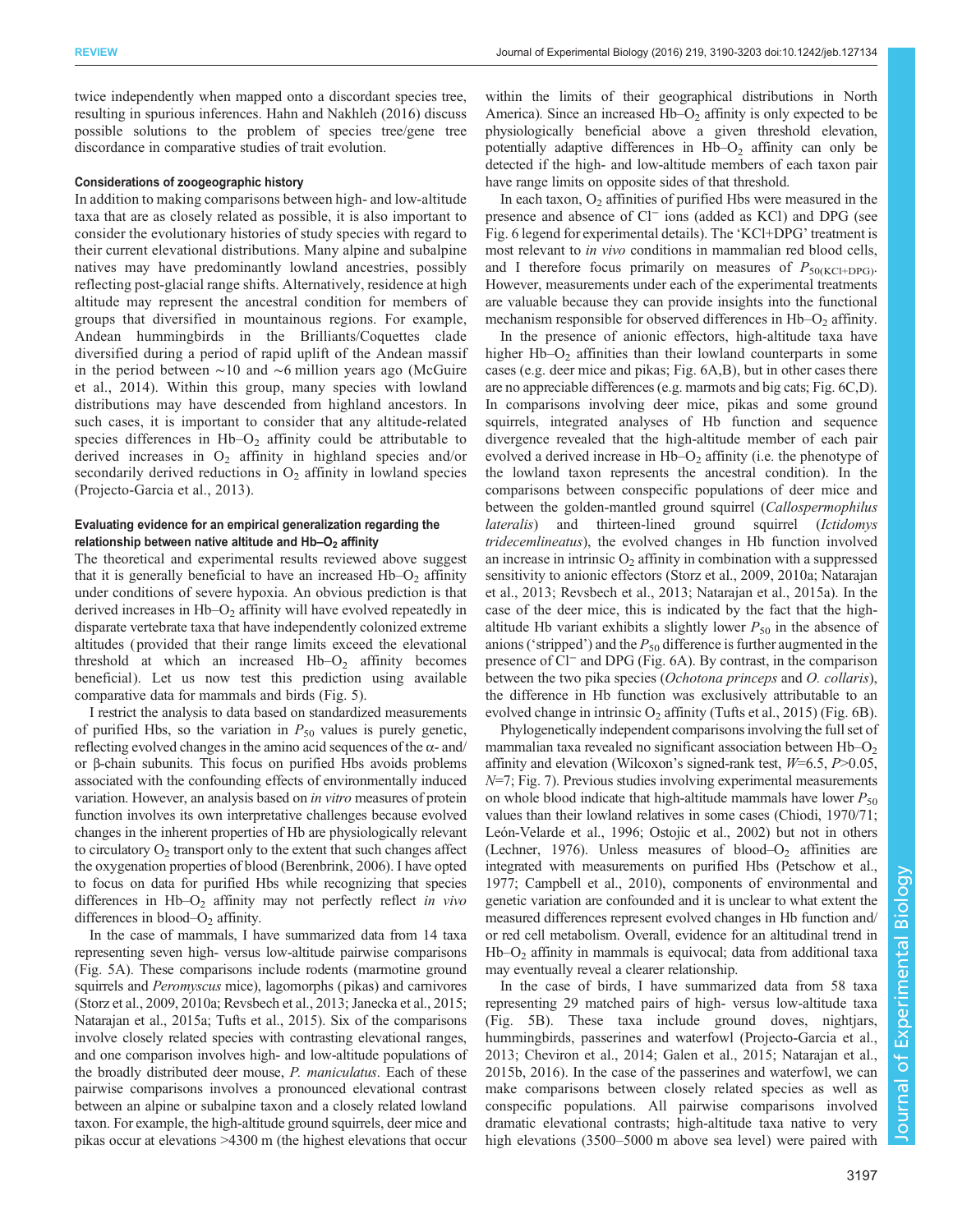<span id="page-8-0"></span>

Fig. 6. O<sub>2</sub> affinities of purified Hbs from representative pairs of high- and low-altitude mammals. O<sub>2</sub> equilibria were measured at pH 7.40, 37°C, in the presence and absence of allosteric effectors ([Cl⊤], 0.10 mol l<sup>−1</sup>; [Hepes], 0.1 mol l<sup>−1</sup>; DPG:tetrameric Hb ratio, 2.0: [heme], 0.2–0.3 mmol l<sup>−1</sup>). For each taxon, P<sub>50</sub> values (±s.e.m.) are reported for stripped Hbs in the absence of added anions, in the presence of Cl<sup>−</sup> alone (added as KCl), in the presence of DPG alone, and in the presence of both anions combined. This latter 'KCl+DPG' treatment is most relevant to in vivo conditions in mammalian red blood cells, but measurements of  $O<sub>2</sub>$  affinity under each of the four standardized treatments can provide insights into the functional mechanism responsible for observed differences in  $P_{50(KCl+DPG)}$ . (A) Comparison between Hb variants of high- and low-altitude deer mice, Peromyscus maniculatus, from the Rocky Mountains and Great Plains, respectively [data from [Natarajan et al., 2015a;](#page-12-0) for additional details, see [Storz et al. \(2009](#page-13-0), [2010a\)](#page-13-0); [Jensen et al. \(2016\)](#page-12-0)]. (B) Comparison between Hbs of the high-altitude American pika (Ochotona princeps) and the low-altitude collared pika (O. collaris) (data from [Tufts et al., 2015\)](#page-13-0). (C) Comparison between Hbs of the high-altitude yellow-bellied marmot (Marmota flaviventris) and the low-altitude hoary marmot (M. caligata) (data from [Revsbech et al., 2013](#page-13-0)). (D) Comparison between Hbs of the high-altitude snow leopard (Panthera uncia) and the low-altitude African lion (P. leo) (data from [Janecka et al., 2015\)](#page-12-0). For both cat species,  $P_{50}$ is shown as the mean value for two co-expressed isoforms, HbA and HbB, which are present at roughly equimolar concentrations ([Janecka et al., 2015\)](#page-12-0).

close relatives that typically occur at or near sea level. As with the analysis of mammalian Hbs,  $O_2$  affinities of purified avian Hbs were measured under standardized conditions in the presence and absence of anionic effectors (see legend for [Fig. 8](#page-9-0)). However, to obtain measurements that are physiologically relevant to in vivo conditions in avian red cells, inositol hexaphosphate (IHP; a chemical analogue of IPP) was used instead of DPG. In species that expressed both HbA and HbD, the  $O_2$ -binding properties of isolated isoforms were measured separately.



Fig. 7. There is no evidence for a significant elevational trend in the Hb–  $O<sub>2</sub>$  affinities of mammals. The plot shows measures of Hb– $O<sub>2</sub>$  affinity in the presence of anionic effectors  $[P_{50(KCl+IHP)}(\pm s.e.m.)]$  for seven matched pairs of high- and low-altitude taxa. Data points that fall below the diagonal  $(x=y)$ denote cases in which the high-altitude member of a given taxon pair possesses a higher Hb–O<sub>2</sub> affinity (lower  $P_{50}$ ). The paired-lineage design ensures that all data points are statistically independent (see text for details). Filled symbols denote comparisons between species, whereas the open symbol denotes a comparison between high- versus low-altitude populations of the same species (P. maniculatus).

altitude taxon exhibited a higher  $Hb-O<sub>2</sub>$  affinity across all treatments, as illustrated by representative examples for the HbA isoform ([Fig. 8\)](#page-9-0). Phylogenetically independent comparisons revealed that highland natives generally have an increased  $Hb-O<sub>2</sub>$  affinity relative to their lowland counterparts, a pattern consistent for both HbA (Wilcoxon's signed-rank test,  $Z=-4.314$ ,  $P<0.0001$ ,  $N=29$ ; [Fig. 9A](#page-10-0)) and HbD  $(Z=-2.798, P=0.0051, N=21; Fig. 9B)$  $(Z=-2.798, P=0.0051, N=21; Fig. 9B)$  $(Z=-2.798, P=0.0051, N=21; Fig. 9B)$ . In all pairwise comparisons in which the high-altitude taxa exhibited significantly higher  $Hb-O<sub>2</sub>$ affinities relative to the lowland taxa  $(N=23)$  taxon pairs for HbA,  $N=15$  for HbD), the measured differences were almost entirely attributable to differences in intrinsic  $O<sub>2</sub>$  affinity rather than differences in sensitivity to Cl<sup>−</sup> ions or IHP ([Natarajan et al.,](#page-12-0) [2015b](#page-12-0), [2016](#page-12-0)). Comparisons between the high-flying bar-headed goose (*Anser indicus*) and lowland congeners based on  $O<sub>2</sub>$  affinity measurements of whole blood or purified hemolysates ([Petschow](#page-13-0) [et al., 1977;](#page-13-0) [Black and Tenney, 1980](#page-11-0); [Jessen et al., 1991\)](#page-12-0) are also consistent with the relationship shown in [Fig. 9](#page-10-0)A,B.

In the overwhelming majority of pairwise comparisons, the high-

#### The role of Hb isoform switching in hypoxia adaptation

In principle, regulatory changes in the expression of Hb isoforms with different oxygenation properties could provide an effective means of reversibly modulating blood– $O<sub>2</sub>$  affinity in response to changes in  $O<sub>2</sub>$  availability or metabolic demand. This regulatory mechanism could potentially complement genetically based changes in the  $O_2$  affinity of individual isoforms. Due to differences in the nature of isoform differentiation in birds and mammals, I will discuss relevant data for each of these taxa in turn.

In birds, consistent differences in  $O_2$  affinity between HbA and HbD suggest that an increased blood– $O_2$  affinity could be achieved by up-regulating HbD ([Hiebl et al., 1988](#page-12-0); [Weber et al., 1988a](#page-13-0); [Grispo et al., 2012](#page-12-0); [Opazo et al., 2015\)](#page-12-0). A comparison involving 26 closely related pairs of high- and low-altitude taxa revealed that regulatory changes in Hb isoform abundance do not represent an important general mechanism of adaptation to chronic hypoxia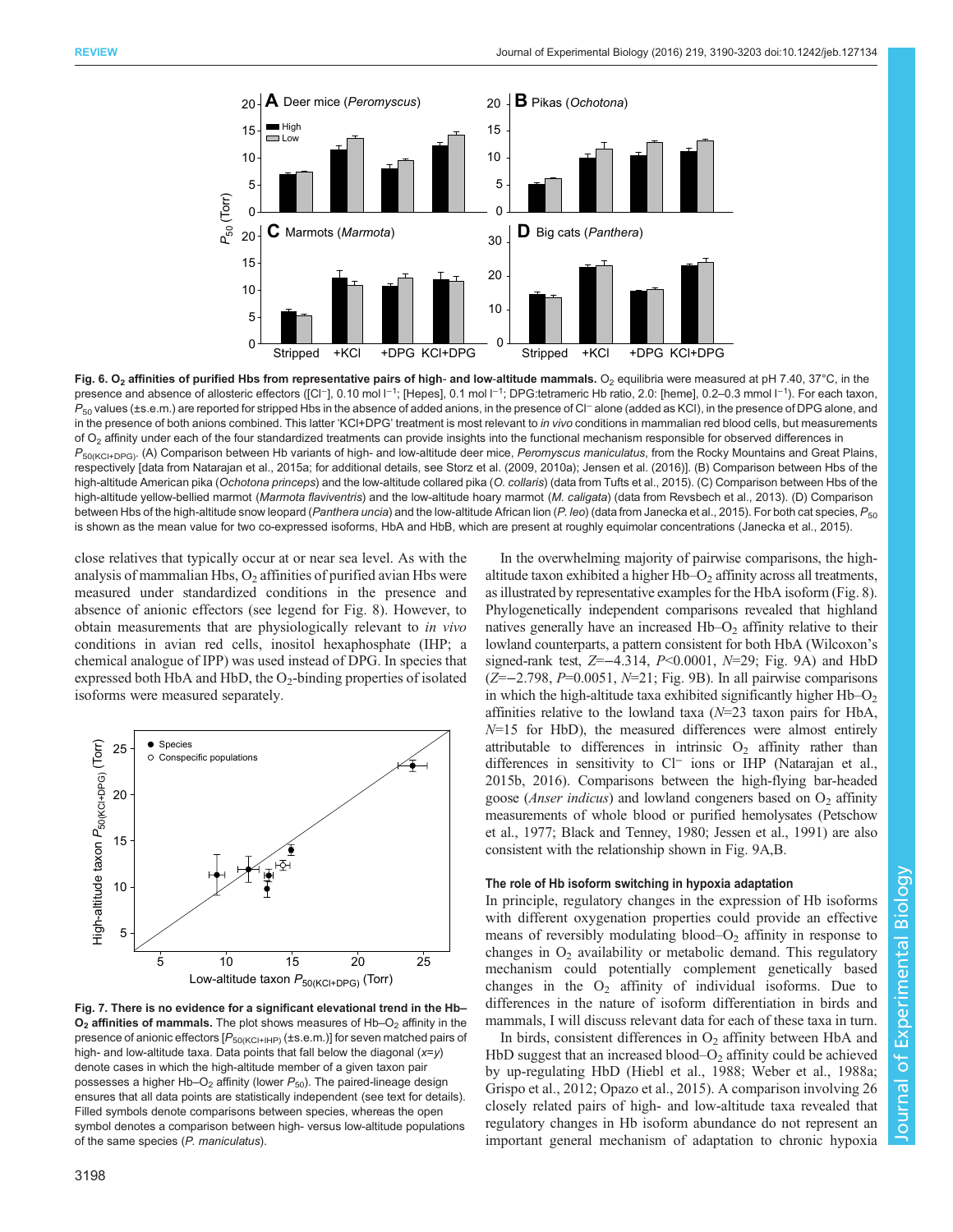<span id="page-9-0"></span>

Fig. 8. Comparison of oxygenation properties of the major Hb isoform (HbA) between pairs of high- and low-altitude birds in the Andes. O<sub>2</sub> equilibria were measured at pH 7.40, 37°C in the presence and absence of allosteric effectors ([Cl−], 0.10 mol l<sup>−1</sup>; [Hepes], 0.1 mol l<sup>−1</sup>; IHP:tetrameric Hb ratio, 2.0: [heme], 0.3 mmol l<sup>−1</sup>). For each taxon,  $P_{50}$  values (±s.e.m.) are reported for stripped Hbs in the absence of added anions, in the presence of Cl<sup>−</sup> alone (added as KCl), in the presence of IHP alone, and in the presence of both anions combined. As explained in the main text, the 'KCl+IHP' treatment is most relevant to in vivo conditions in avian red blood cells, but measurements of O<sub>2</sub> affinity under each of the four standardized treatments provide insights into the functional mechanism responsible for observed differences in  $P_{50(KCHHPP)}$ . In each pairwise comparison shown here, slight differences in intrinsic Hb–O<sub>2</sub> affinity (reflected by stripped  $P_{50}$  values) become more pronounced in the presence of IHP. (A) Comparison of HbA  $O<sub>2</sub>$  affinities between high- and low-altitude hummingbirds in the Emeralds clade (Trochilidae: Apodiformes): the green-and-white hummingbird, Amazilia viridicauda, and the amazilia hummingbird, A. amazilia, respectively. (B) Comparison of HbA O<sub>2</sub> affinities between high- and low-altitude hummingbirds in the Coquettes clade (Trochilidae: Apodiformes): the Andean hillstar, Oreotrochilus estella, and the speckled hummingbird, Adelomyia melanogenys, respectively. (C) Comparison of HbA O<sub>2</sub> affinities between high- and low-altitude flowerpiercers (Thraupidae: Passeriformes): the black-throated flowerpiercer, Diglossa brunneiventris, and deep-blue flowerpiercer, D. glauca, respectively. (D) Comparison of HbAO<sub>2</sub> affinities between high- and low-altitude populations of the house wren, Troglodytes aedon (Troglodytidae: Passeriformes). (E) Comparison of HbA O<sub>2</sub> affinities between high- and low-altitude populations of the hooded siskin, Spinus magellanica (Fringillidae: Passeriformes). (F) Comparison of HbA O<sub>2</sub> affinities between high- and low-altitude nightjars (Caprimulgidae: Caprimulgiformes): the band-winged nightjar, Hydropsalis longirostris, and Tschudi's nightjar, H. decussata, respectively. Data from [Projecto-Garcia et al. \(2013\)](#page-13-0), [Galen et al. \(2015\)](#page-12-0), and [Natarajan et al. \(2016\)](#page-12-0).

[\(Fig. 10](#page-10-0)) [\(Natarajan et al., 2016\)](#page-12-0). It remains to be seen whether isoform switching plays a role in the seasonal acclimatization to acute hypoxia, for example in species that undergo trans-Himalayan migratory flights like bar-headed geese, ruddy shelducks (Tadoma ferruginea) and demoiselle cranes (Anthropoides virgo).

In contrast to birds and other sauropsid taxa, most mammals do not co-express functionally distinct Hb isoforms during postnatal life. Since prenatally expressed Hb isoforms often have higher  $O_2$ affinities than normal adult Hbs, it is possible that the continued expression of such isoforms into postnatal life could contribute to an enhanced blood– $O_2$  affinity in response to environmental hypoxia (a form of biochemical paedomorphosis). Among eutherian mammals, stage-specific expression of fetal Hb isoforms evolved independently in simian primates (New World monkeys, Old World monkeys, apes and humans) and in bovid artiodactyls (cattle, antelope, sheep and goats) [\(Storz, 2016b\)](#page-13-0). In humans, retention of fetal Hb expression into adulthood is known to ameliorate the pathological effects of sickle-cell anaemia ([Akinsheye et al., 2011](#page-11-0); [Pack-Mabien and Imran, 2013](#page-12-0)), but there is no evidence for the existence of a similar expression pattern in indigenous high-altitude populations. In yaks, high-affinity fetal Hb isoforms are expressed at high levels in one-month-old calves [\(Weber et al., 1988b](#page-13-0)), but it is not known whether high expression is retained into adulthood. There is one dubious report claiming that fetal Hb accounts for 55% of total Hb in adult alpacas (Vicugna pacos) that were acclimatized at an elevation of 4200 m [\(Reynafarje et al., 1975](#page-13-0)). In this study, the putative fetal Hb isoform was identified as such only because it exhibited a resistance to alkaline denaturation similar to that of human fetal Hb (HbF). Thus, identification of the isoform as 'fetal Hb' was based on functional analogy rather than true homology. Moreover, there is no evidence that camelids express a true fetal Hb isoform in the first place. Comparative genomic data indicate that alpacas and other camelids do not share orthologues of the fetally expressed β-type globin gene in bovid artiodactyls [the bovidspecific duplication event that gave rise to the fetally expressed β-globin gene occurred long after the ancestors of bovids split from the ancestors of camelids [\(Gaudry et al., 2014\)](#page-12-0)].

In summary, there is currently no compelling evidence to suggest that Hb isoform switching represents an important mechanism of physiological acclimatization to hypoxia in mammals or birds [\(Storz, 2016b](#page-13-0)). However, aside from recent studies of Andean birds [\(Natarajan et al., 2015b, 2016\)](#page-12-0), it is also true that hypoxia-induced isoform switching has not been systematically investigated as mechanism of phenotypic plasticity in terrestrial vertebrates.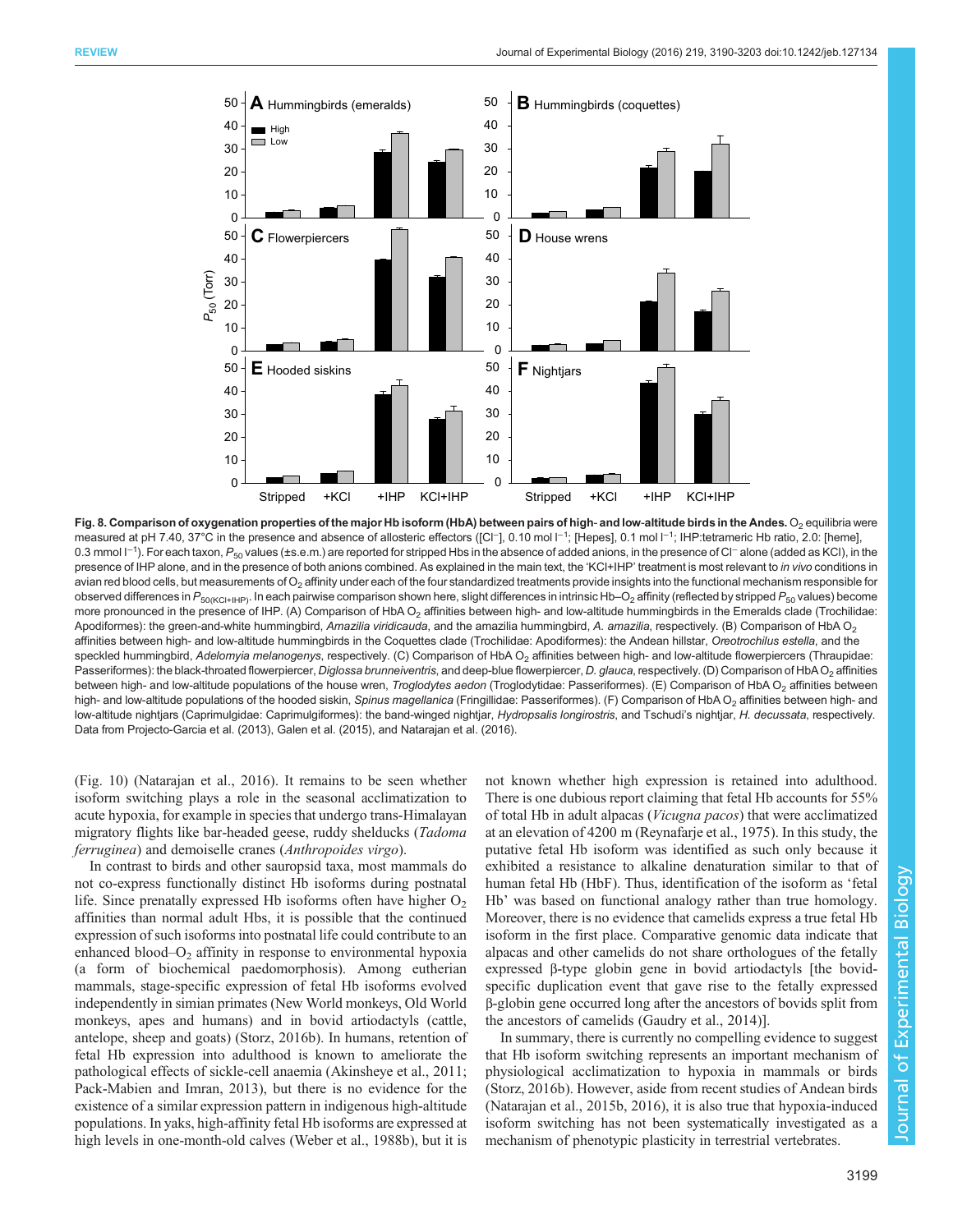<span id="page-10-0"></span>

Fig. 9. Convergent increases in  $Hb-O<sub>2</sub>$  affinity in high-altitude Andean **birds.** (A) Plot of  $P_{50(KCI+IHP)}$  (±s.e.m.) for HbA in 29 matched pairs of high- and low-altitude taxa. Data points that fall below the diagonal (x=y) denote cases in which the high-altitude member of a given taxon pair possesses a higher Hb–  $O_2$  affinity (lower  $P_{50}$ ). Comparisons involve phylogenetically replicated pairs of taxa, so all data points are statistically independent. (B) Plot of  $P_{50(KCl+IHP)}$ (±s.e.m.) for the minor HbD isoform in a subset of the same taxon pairs in which both members of the pair express HbD. Sample sizes are larger for HbA than for HbD because the two ground dove species (Metriopelia melanoptera and Columbina cruziana) expressed no trace of HbD, and several hummingbird species expressed HbD at exceedingly low levels ([Projecto-](#page-13-0)[Garcia et al., 2013;](#page-13-0) [Natarajan et al., 2016\)](#page-12-0). In such cases, sufficient quantities of HbD could not be purified for measures of  $O<sub>2</sub>$  equilibria. Filled symbols denote comparisons between species, whereas open symbols denote comparisons between high- versus low-altitude populations of the same species. Data from [Natarajan et al. \(2015b](#page-12-0), [2016\)](#page-12-0).

## Maladaptive plasticity and hypoxia acclimatization

I have reviewed theoretical and experimental evidence suggesting that an increased  $Hb-O<sub>2</sub>$  affinity is beneficial under severe hypoxia, and I have synthesized available comparative data which suggest that natural selection has favoured increased  $Hb-O<sub>2</sub>$  affinities in numerous high-altitude mammals and birds. It therefore seems paradoxical that the acclimatization response to environmental hypoxia in humans and other lowland mammals typically involves a reduction in blood–O<sub>2</sub> affinity [\(Mairbäurl et al., 1993](#page-12-0); [Mairbäurl,](#page-12-0) [1994](#page-12-0); [Samaja et al., 2003](#page-13-0); [Storz et al., 2010b\)](#page-13-0). This is largely attributable to an increase in red cell DPG concentration ([Torrance](#page-13-0) [et al., 1970/71](#page-13-0); [Lenfant et al., 1971; Mairbäurl et al., 1986](#page-12-0), [1993](#page-12-0); [Mairbäurl, 1994\)](#page-12-0), or – more specifically – an increase in the relative concentration of Hb liganded with DPG and other anions that make smaller contributions. The increased concentration of DPGliganded Hb at high altitude is largely attributable to a hypoxiainduced increase in ventilation; the resultant respiratory alkalosis stimulates red cell glycolytic activity which, in turn, increases DPG



Fig. 10. There is no evidence for altitude-related differences in the relative abundance of HbA and HbD isoforms in Andean birds. Phylogenetically independent comparisons involving 26 pairs of high- and low-altitude taxa revealed no systematic difference in the relative expression level of the minor HbD isoform (Wilcoxon signed-ranks test, Z=-0.775, P=0.441). The diagonal represents the line of equality  $(x=y)$ . Filled symbols denote comparisons between species, whereas open symbols denote comparisons between high- versus lowaltitude populations of the same species. Data from [Natarajan et al. \(2016\)](#page-12-0).

synthesis [\(Rapoport et al., 1977\)](#page-13-0). At the whole-blood level, the hypoxia-induced increase in [DPG] is also attributable to the stimulation of erythropoiesis because this produces a downward shift in the mean age of circulating red blood cells, and newly produced red cells have higher [DPG] than older cells [\(Mairbäurl,](#page-12-0) [1994;](#page-12-0) [Samaja et al., 2003\)](#page-13-0). A number of previous authors interpreted the hypoxia-induced increase in red cell [DPG] (and the associated reduction in blood  $O_2$  affinity) as an adaptive response ([Aste-Salazar and Hurtado, 1944;](#page-11-0) [Lenfant et al., 1968,](#page-12-0) [1969, 1971; Eaton et al., 1969](#page-12-0); [Frisancho, 1975\)](#page-12-0). The theoretical and empirical results reviewed above suggest that such a response may be beneficial under moderate hypoxia. However, in humans and other mammals, the hypoxia-induced increase in red cell [DPG] continues at elevations well above the threshold at which further reductions in Hb–O<sub>2</sub> affinity become counterproductive due to arterial desaturation [\(Winslow et al., 1984](#page-13-0); [Samaja et al., 2003\)](#page-13-0). Even when all Hb is fully liganded with DPG (at a DPG:Hb ratio of  $\geq$ 2–3), further increases in [DPG] continue to indirectly reduce  $Hb-O<sub>2</sub>$  affinity because the increased erythrocytic concentration of non-diffusible anions reduces cellular  $pH$ , thereby reducing  $Hb-O<sub>2</sub>$ affinity via the Bohr effect [\(Duhm, 1971](#page-11-0); [Samaja and Winslow,](#page-13-0) [1979;](#page-13-0) [Mairbäurl, 1994\)](#page-12-0). Consequently, the increase in plasma pH caused by respiratory alkalosis has offsetting effects in mammalian red cells: the Bohr effect promotes an increased  $Hb-O<sub>2</sub>$  affinity, but this is counterbalanced by the increase in intracellular [DPG] [\(Winslow et al., 1984; Samaja et al., 1997\)](#page-13-0).

In mammals that have acclimatized to chronic hypoxia, the seemingly maladaptive increase in red cell [DPG] may represent a miscued response to environmental hypoxia in species whose ancestors evolved in a lowland environment [\(Storz et al., 2010b](#page-13-0); [Tufts et al., 2013](#page-13-0)). In contrast to mammals, teleost fishes typically respond to environmental hypoxia by reducing red cell concentrations of nucleotide triphosphates such as ATP and GTP, thereby increasing  $Hb-O_2$  affinity to enhance  $O_2$  uptake in the gills [\(Weber, 1996;](#page-13-0) [Jensen et al., 1998;](#page-12-0) [Val, 2000;](#page-13-0) [Nikinmaa, 2001\)](#page-12-0). Whereas the enucleated red cells of mammals rely on a metabolite of anaerobic glycolysis to regulate  $Hb-O<sub>2</sub>$  affinity, the aerobically metabolizing red cells of fish contain high levels of ATP, so the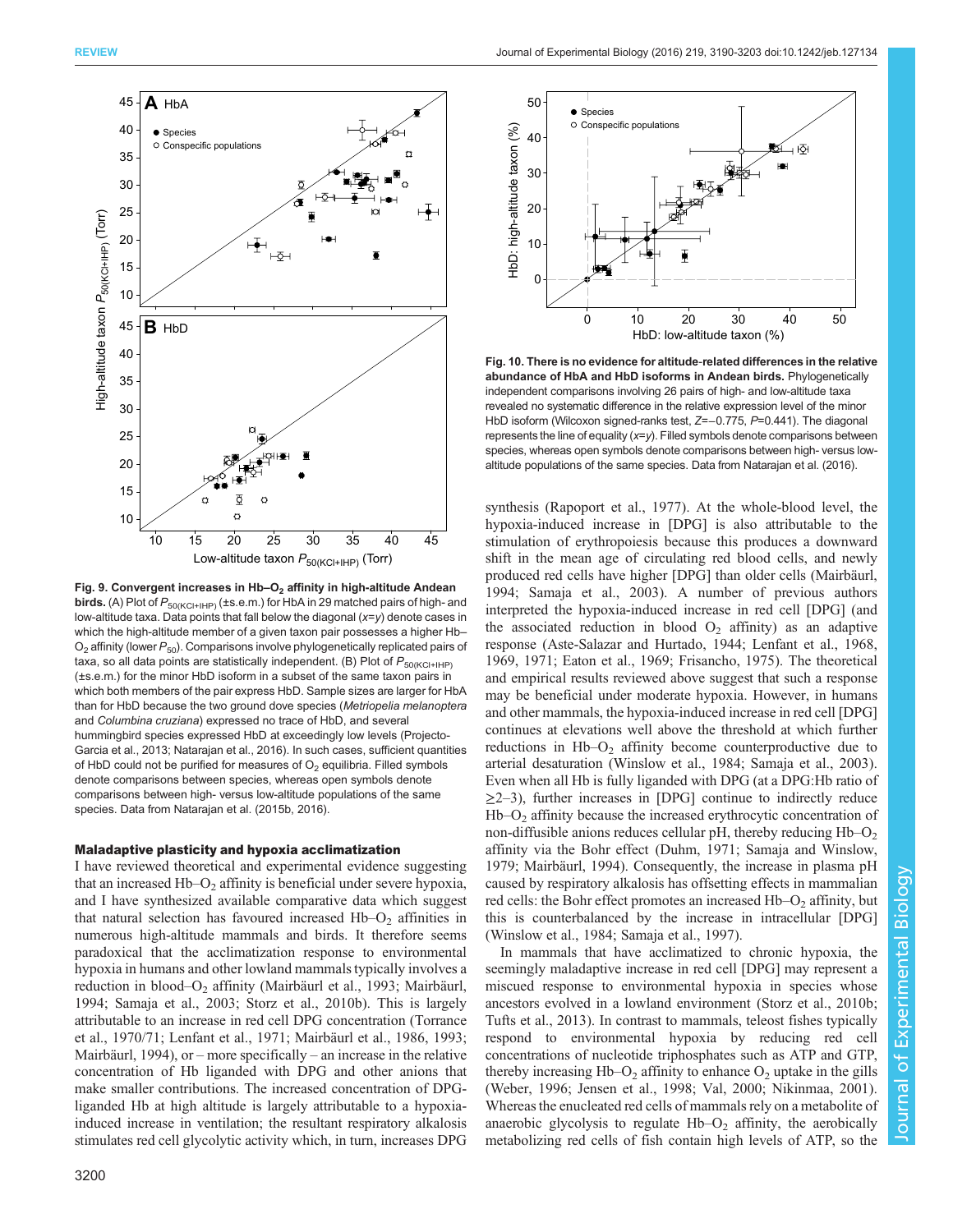<span id="page-11-0"></span>synthesis of allosteric effectors that reduce  $Hb-O<sub>2</sub>$  affinity is directly dependent on blood  $P_{\text{O}_2}$ , providing a means of positive feedback control. In mammalian red cells, DPG is a far more potent allosteric regulator of Hb–O<sub>2</sub> affinity than ATP, partly because ATP is ~90% complexed with  $Mg^{2+}$  (Bunn, 1971; [Mairbäurl, 1994\)](#page-12-0). It remains to be seen whether birds and other terrestrial vertebrates with nucleated red cells acclimatize to environmental hypoxia via changes in red cell organic phosphate concentrations, but available evidence indicates that [IPP] in avian red cells is highly constant and is unresponsive to changes in temperature or  $P_{\text{O}_2}$  [\(Jaeger and McGrath,](#page-12-0) [1974](#page-12-0); [Lutz, 1980\)](#page-12-0).

#### **Conclusions**

Theoretical results indicate that it is generally beneficial to have an increased  $Hb-O<sub>2</sub>$  affinity under conditions of severe hypoxia. This prediction is supported by experimental studies of survival and whole-animal physiological performance and by ex vivo studies of microvascular  $O_2$  transport and tissue perfusion. A number of detailed case studies involving mammals and birds have provided evidence for adaptive increases in  $Hb-O<sub>2</sub>$  affinity in high-altitude natives. Evolutionary changes in  $Hb-O<sub>2</sub>$  affinity involve a variety of functional mechanisms. In mammals, evolved increases in  $Hb-O<sub>2</sub>$ affinity in high-altitude populations or species involve changes in the intrinsic  $O_2$  affinity of Hb and, in some cases, suppressed sensitivities to anionic effectors. In birds, evolved increases in Hb–  $O<sub>2</sub>$  affinity are consistently attributable to changes in intrinsic affinity that do not compromise allosteric regulatory capacity [\(Natarajan et al., 2015b](#page-12-0), [2016](#page-12-0)). Available evidence suggests that regulatory changes in Hb isoform composition do not play a general role in adaptation to high-altitude hypoxia in birds or mammals.

In mammals, the evidence for a positive relationship between  $Hb-O<sub>2</sub>$  affinity and native elevation is equivocal. In birds, by contrast, there is a remarkably strong positive relationship between  $Hb-O<sub>2</sub>$  affinity and native elevation. In fact, the data for highaltitude birds provide one of the most compelling examples of convergent biochemical adaptation in vertebrates. An important question for future work concerns the reason for this apparent difference between mammals and birds, two amniote lineages that independently evolved endothermy and which diversified in parallel during periods of increasing atmospheric  $O_2$  in the late Mesozoic Era. In comparisons within and among different vertebrate groups, it will also be important to determine whether it is possible to predict the threshold values of  $Pa<sub>O</sub>$ , at which it becomes beneficial to have an increased or decreased  $Hb-O<sub>2</sub>$  affinity.

#### Acknowledgements

The data summarized in this review were generated in close collaboration with numerous colleagues, in particular: A. Fago, C. Natarajan, R. E. Weber and C. C. Witt. I thank M. Berenbrink, K. L. Campbell, A. Fago, G. R. Scott, R. E. Weber and two anonymous reviewers for helpful comments and discussion.

#### Competing interests

The author declares no competing or financial interests.

#### Funding

My work on hemoglobin evolution is funded by grants from the National Heart, Lung, and Blood Institute (R01 HL087216) and the National Science Foundation (IOS-0949931, IOS-1354390 and MCB-1517636). Deposited in PMC for release after 12 months.

#### References

- Adair, G. S. (1925). The hemoglobin system. VI. The oxygen dissociation curve of hemoglobin. J. Biol. Chem. 63, 529-545.
- [Akinsheye, I., Alsultan, A., Solovieff, N., Ngo, D., Baldwin, C. T., Sebastiani, P.,](http://dx.doi.org/10.1182/blood-2011-03-325258) Chui, D. H. K. and Steinberg, M. H. [\(2011\). Fetal hemoglobin in sickle cell](http://dx.doi.org/10.1182/blood-2011-03-325258) [anemia.](http://dx.doi.org/10.1182/blood-2011-03-325258) Blood 118, 19-27.
- Arnone, A. [\(1972\). X-ray diffraction study of binding of 2,3-diphosphoglycerate to](http://dx.doi.org/10.1038/237146a0) [human deoxyhaemoglobin.](http://dx.doi.org/10.1038/237146a0) Nature 237, 146-149.
- Arnone, A. and Perutz, M. F. [\(1974\). Structure of inositol hexaphosphate](http://dx.doi.org/10.1038/249034a0)-human [deoxyhaemoglobin complex.](http://dx.doi.org/10.1038/249034a0) Nature 249, 34-36.
- Aste-Salazar, H. and Hurtado, A. (1944). The affinity of hemoglobin for oxygen at sea level and at high altitudes. Am. J. Physiol. 142, 733-743.
- [Bakker, J. C., Gortmaker, G. C., Vrolijk, A. C. M. and Offerijns, F. G. J.](http://dx.doi.org/10.1007/BF00588677) (1976). [The influence of the position of the oxygen dissociation curve on oxygen](http://dx.doi.org/10.1007/BF00588677)[dependent functions of the isolated perfused rat liver. 1. Studies at different levels](http://dx.doi.org/10.1007/BF00588677) [of hypoxic hypoxia.](http://dx.doi.org/10.1007/BF00588677) Pflugers Arch. 362, 21-31.
- Baldwin, J. and Chothia, C. [\(1979\). Haemoglobin: the structural changes related to](http://dx.doi.org/10.1016/0022-2836(79)90277-8) [ligand binding and its allosteric mechanism.](http://dx.doi.org/10.1016/0022-2836(79)90277-8) J. Mol. Biol. 129, 175-220.
- Banchero, N. and Grover, R. F. (1972). Effect of different levels of simulated altitude on  $O<sub>2</sub>$  transport in llama and sheep. Am. J. Physiol. 222, 1239-1245.
- [Barcroft, J., Binger, C. A., Bock, A. V., Doggart, J. H., Forbes, H. S., Harrop, G.,](http://dx.doi.org/10.1098/rstb.1923.0008) [Meakins, J. C., Redfield, A. C., Davies, H. W., Scott, J. M. D. et al.](http://dx.doi.org/10.1098/rstb.1923.0008) (1923). [Observations upon the effect of high altitude on the physiological processes of the](http://dx.doi.org/10.1098/rstb.1923.0008) [human body, carried out in the Peruvian Andes, chiefly at Cerro de Pasco.](http://dx.doi.org/10.1098/rstb.1923.0008) Philos. [Trans. R. Soc. B Biol. Sci.](http://dx.doi.org/10.1098/rstb.1923.0008) 211, 351-480.
- Bartlett, G. R. [\(1980\). Phosphate compounds in vertebrate red blood cells.](http://dx.doi.org/10.1093/icb/20.1.103) Am. Zool. 20[, 103-114.](http://dx.doi.org/10.1093/icb/20.1.103)
- [Bellelli, A., Brunori, M., Miele, A. E., Panetta, G. and Vallone, B.](http://dx.doi.org/10.2174/138920306775474121) (2006). The [allosteric properties of hemoglobin: insights from natural and site directed](http://dx.doi.org/10.2174/138920306775474121) mutants. [Curr. Protein Pept. Sci.](http://dx.doi.org/10.2174/138920306775474121) 7, 17-45.
- Bencowitz, H. Z., Wagner, P. D. and West, J. B. (1982). Effect of change in P<sub>50</sub> on exercise tolerance at high-altitude - a theoretical study. J. Appl. Physiol. 53, 1487-1495.
- Benesch, R. and Benesch, R. E. [\(1967\). The effect of organic phosphates from the](http://dx.doi.org/10.1016/0006-291X(67)90228-8) [human erythrocyte on the allosteric properties of hemoglobin.](http://dx.doi.org/10.1016/0006-291X(67)90228-8) Biophys. Res. Commun. 26[, 162-167.](http://dx.doi.org/10.1016/0006-291X(67)90228-8)
- Berenbrink, M. [\(2006\). Evolution of vertebrate haemoglobins: histidine side chains,](http://dx.doi.org/10.1016/j.resp.2006.01.002) [specific buffer value and Bohr effect.](http://dx.doi.org/10.1016/j.resp.2006.01.002) Respir. Physiol. Neurobiol. 154, 165-184.
- Black, C. P. and Tenney, S. M. [\(1980\). Oxygen transport during progressive](http://dx.doi.org/10.1016/0034-5687(80)90046-8) [hypoxia in high-altitude and sea-level waterfowl.](http://dx.doi.org/10.1016/0034-5687(80)90046-8) Respir. Physiol. 39, 217-239.
- Bouverot, P. (1985). Adaptation to Altitude-Hypoxia in Vertebrates. Berlin: Springer-Verlag.
- Brauner, C. J. and Wang, T. [\(1997\). The optimal oxygen equilibrium curve: A](http://dx.doi.org/10.1093/icb/37.1.101) [comparison between environmental hypoxia and anemia.](http://dx.doi.org/10.1093/icb/37.1.101) Am. Zool. 37, 101-108.
- Brittain, T. [\(2002\). Molecular aspects of embryonic hemoglobin function.](http://dx.doi.org/10.1016/S0098-2997(02)00004-3) Mol. [Aspects Med.](http://dx.doi.org/10.1016/S0098-2997(02)00004-3) 23, 293-342.
- Bullard, R. W. (1972). Vertebrates at altitude. In Physiological Adaptations: Desert and Mountain (ed. M. K. Yousef, S. M. Horvath and R. W. Bullard), pp. 210-225. New York: Academic Press.
- Bullard, R. W., Broumand, C. and Meyer, F. R. (1966). Blood characteristics and volume in two rodents native to high altitude. J. Appl. Physiol. 21, 994-998.
- Bunn, H. F. [\(1971\). Differences in the interaction of 2,3-diphosphoglycerate with](http://dx.doi.org/10.1126/science.172.3987.1049) [certain mammalian hemoglobins.](http://dx.doi.org/10.1126/science.172.3987.1049) Science 172, 1049-1050.
- Bunn, H. F. [\(1980\). Regulation of hemoglobin function in mammals.](http://dx.doi.org/10.1093/icb/20.1.199) Am. Zool. 20, [199-211.](http://dx.doi.org/10.1093/icb/20.1.199)
- [Campbell, K. L., Storz, J. F., Signore, A. V., Moriyama, H., Catania, K. C.,](http://dx.doi.org/10.1186/1471-2148-10-214) [Payson, A. P., Bonaventura, J., Stetefeld, J. and Weber, R. E.](http://dx.doi.org/10.1186/1471-2148-10-214) (2010). [Molecular basis of a novel adaptation to hypoxic-hypercapnia in a strictly fossorial](http://dx.doi.org/10.1186/1471-2148-10-214) mole. [BMC Evol. Biol.](http://dx.doi.org/10.1186/1471-2148-10-214) 10, 214.
- Chappell, M. A. and Snyder, L. R. [\(1984\). Biochemical and physiological correlates](http://dx.doi.org/10.1073/pnas.81.17.5484) of deer mouse α[-chain hemoglobin polymorphisms.](http://dx.doi.org/10.1073/pnas.81.17.5484) Proc. Natl. Acad. Sci. USA 81[, 5484-5488.](http://dx.doi.org/10.1073/pnas.81.17.5484)
- [Cheviron, Z. A., Natarajan, C., Projecto-Garcia, J., Eddy, D. K., Jones, J.,](http://dx.doi.org/10.1093/molbev/msu234) [Carling, M. D., Witt, C. C., Moriyama, H., Weber, R. E., Fago, A. et al.](http://dx.doi.org/10.1093/molbev/msu234) (2014). [Integrating evolutionary and functional tests of adaptive hypotheses: a case study](http://dx.doi.org/10.1093/molbev/msu234) [of altitudinal differentiation in hemoglobin function in an Andean sparrow,](http://dx.doi.org/10.1093/molbev/msu234) [Zonotrichia capensis](http://dx.doi.org/10.1093/molbev/msu234). Mol. Biol. Evol. 31, 2948-2962.
- Chiodi, H. [\(1970/71\). Comparative study of the blood gas transport in high altitude](http://dx.doi.org/10.1016/0034-5687(70)90104-0) [and sea level camelidae and goats.](http://dx.doi.org/10.1016/0034-5687(70)90104-0) Respir. Physiol. 11, 84-93.
- [Damsgaard, C., Storz, J. F., Hoffmann, F. G. and Fago, A.](http://dx.doi.org/10.1152/ajpregu.00284.2013) (2013). Hemoglobin [isoform differentiation and allosteric regulation of oxygen binding in the turtle,](http://dx.doi.org/10.1152/ajpregu.00284.2013) Trachemys scripta. [Am. J. Physiol. Regul. Integr. Comp. Physiol.](http://dx.doi.org/10.1152/ajpregu.00284.2013) 305, [R961-R967.](http://dx.doi.org/10.1152/ajpregu.00284.2013)
- Dawson, T. J. and Evans, J. V. (1966). Effect of hypoxia on oxygen transport in sheep with different hemoglobin types. Am. J. Physiol. 210, 1021-1025.
- [Dejours, P., Garey, W. F. and Rahn, H.](http://dx.doi.org/10.1016/0034-5687(70)90063-0) (1970). Comparison of ventilatory and [circulatory flow rates between animals in various physiological conditions.](http://dx.doi.org/10.1016/0034-5687(70)90063-0) Respir. Physiol. 9[, 108-117.](http://dx.doi.org/10.1016/0034-5687(70)90063-0)
- Dempsey, J. A., Thomson, J. M., Forster, H. V., Cerny, F. C. and Chosy, L. W. (1975). Hb- $O<sub>2</sub>$  dissociation in man during prolonged work in chronic hypoxia. J. Appl. Physiol. 38, 1022-1029.
- Duhm, J. [\(1971\). Effects of 2,3-diphosphoglycerate and other organic phosphate](http://dx.doi.org/10.1007/BF00586998) [compounds on oxygen affinity and intracellular pH of human erythrocytes.](http://dx.doi.org/10.1007/BF00586998) [Pflugers Arch.](http://dx.doi.org/10.1007/BF00586998) 326, 341-356.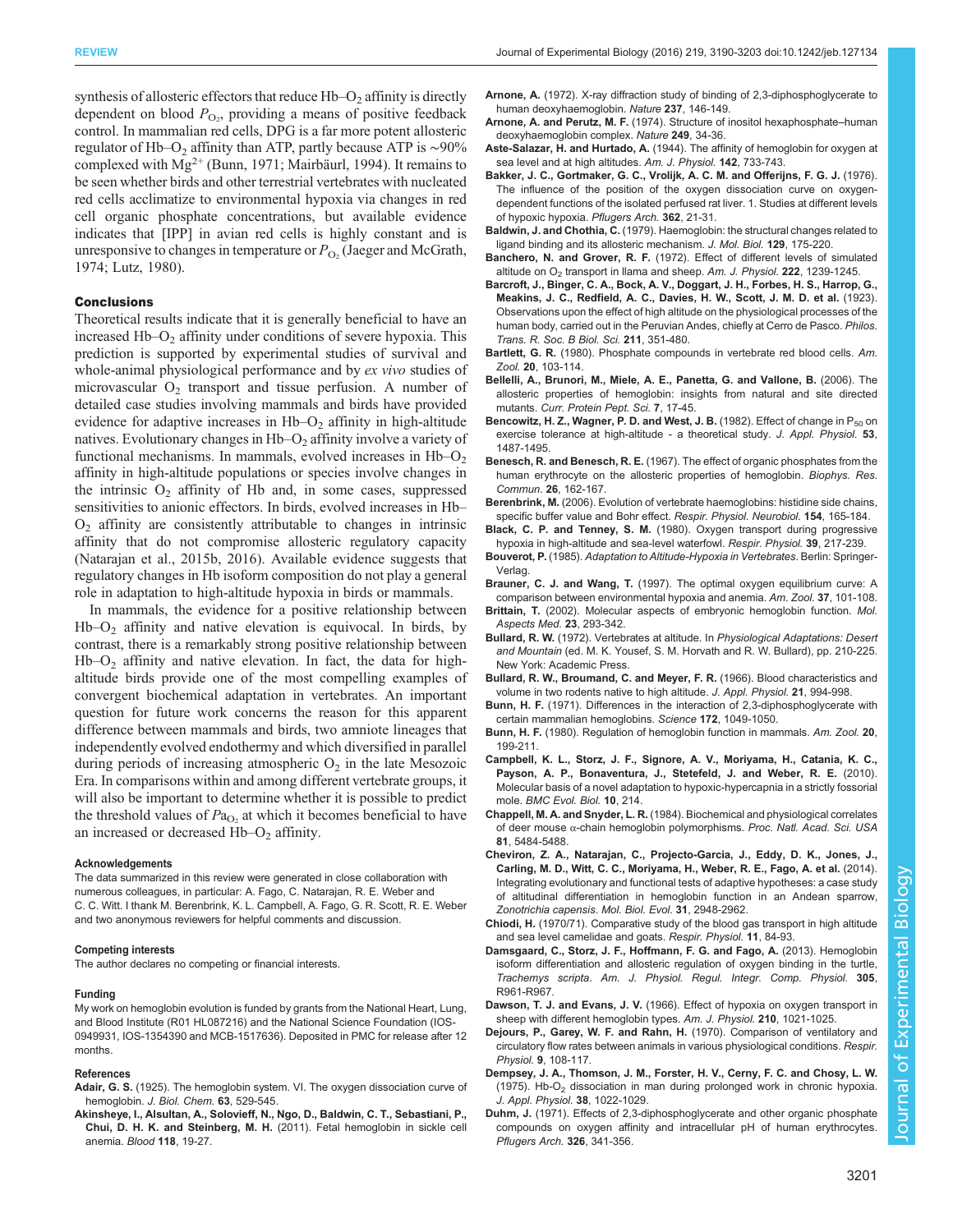<span id="page-12-0"></span>Eaton, J. W., Brewer, G. J. and Groover, R. F. (1969). Role of red cell 2,3 diphosphoglycerate in the adaptation of man to altitude. J. Lab. Clin. Med. 73, 603-609.

[Eaton, J. W., Skelton, T. D. and Berger, E.](http://dx.doi.org/10.1126/science.183.4126.743) (1974). Survival at extreme altitude: [protective effect of increased hemoglobin-oxygen affinity.](http://dx.doi.org/10.1126/science.183.4126.743) Science 183, 743-744. [Eaton, J. W., Henry, E. R., Hofrichter, J., Bettati, S., Viappiani, C. and Mozzarelli,](http://dx.doi.org/10.1080/15216540701272380)

- A. [\(2007\). Evolution of allosteric models for hemoglobin.](http://dx.doi.org/10.1080/15216540701272380) IUBMB Life 59, 586-599. Felsenstein, J. [\(1985\). Phylogenies and the comparative method.](http://dx.doi.org/10.1086/284325) Am. Nat. 125, [1-15.](http://dx.doi.org/10.1086/284325)
- Frisancho, A. R. [\(1975\). Functional adaptation to high altitude hypoxia.](http://dx.doi.org/10.1126/science.1089311) Science 187[, 313-319.](http://dx.doi.org/10.1126/science.1089311)
- [Galen, S. C., Natarajan, C., Moriyama, H., Weber, R. E., Fago, A., Benham, P. M.,](http://dx.doi.org/10.1073/pnas.1507300112) [Chavez, A. N., Cheviron, Z. A., Storz, J. F. and Witt, C. C.](http://dx.doi.org/10.1073/pnas.1507300112) (2015). Contribution of [a mutational hot spot to hemoglobin adaptation in high-altitude Andean house](http://dx.doi.org/10.1073/pnas.1507300112) wrens. [Proc. Natl. Acad. Sci. USA](http://dx.doi.org/10.1073/pnas.1507300112) 112, 13958-13963.
- [Garland, T., Jr., Bennett, A. F. and Rezende, E. L.](http://dx.doi.org/10.1242/jeb.01745) (2005). Phylogenetic [approaches in comparative physiology.](http://dx.doi.org/10.1242/jeb.01745) J. Exp. Biol. 208, 3015-3035
- [Gaudry, M. J., Storz, J. F., Butts, G. T., Campbell, K. L. and Hoffmann, F. G.](http://dx.doi.org/10.1093/gbe/evu097) [\(2014\). Repeated evolution of chimeric fusion genes in the](http://dx.doi.org/10.1093/gbe/evu097) β-globin gene family of [laurasiatherian mammals.](http://dx.doi.org/10.1093/gbe/evu097) Genome Biol. Evol. 6, 1219-1234.
- [Gelin, B. R., Lee, A. W.-M. and Karplus, M.](http://dx.doi.org/10.1016/0022-2836(83)90042-6) (1983). Hemoglobin tertiary structural [change on ligand binding its role in the co-operative mechanism.](http://dx.doi.org/10.1016/0022-2836(83)90042-6) J. Mol. Biol. 171, [489-559.](http://dx.doi.org/10.1016/0022-2836(83)90042-6)
- [Grispo, M. T., Natarajan, C., Projecto-Garcia, J., Moriyama, H., Weber, R. E. and](http://dx.doi.org/10.1074/jbc.M112.375600) Storz, J. F. [\(2012\). Gene duplication and the evolution of hemoglobin isoform](http://dx.doi.org/10.1074/jbc.M112.375600) [differentiation in birds.](http://dx.doi.org/10.1074/jbc.M112.375600) J. Biol. Chem. 287, 37647-37658.
- Hahn, M. W. and Nakhleh, L. [\(2016\). Irrational exuberance for resolved species](http://dx.doi.org/10.1111/evo.12832) trees. [Evolution](http://dx.doi.org/10.1111/evo.12832) 70, 7-17.
- Hall, F. G. (1966). Minimal utilizable oxygen and oxygen dissociation curve of blood of rodents. J. Appl. Physiol. 21, 375-378.
- [Hall, F. G., Dill, D. B. and Barron, E. S. G.](http://dx.doi.org/10.1002/jcp.1030080302) (1936). Comparative physiology in high altitudes. [J. Cell. Comp. Physiol.](http://dx.doi.org/10.1002/jcp.1030080302) 8, 301-313.
- Hazard, E. S. and Hutchison, V. H. [\(1982\). Distribution of acid-soluble phosphates](http://dx.doi.org/10.1016/0300-9629(82)90101-3) [in the erythrocytes of selected species of amphibians.](http://dx.doi.org/10.1016/0300-9629(82)90101-3) Comp. Biochem. Physiol. A Physiol. 73[, 111-124.](http://dx.doi.org/10.1016/0300-9629(82)90101-3)
- [Hebbel, R. P., Eaton, J. W., Kronenberg, R. S., Zanjani, E. D., Moore, L. G. and](http://dx.doi.org/10.1172/JCI109165) Berger, E. M. [\(1978\). Human llamas: adaptation to altitude in subjects with high](http://dx.doi.org/10.1172/JCI109165) [hemoglobin oxygen affinity.](http://dx.doi.org/10.1172/JCI109165) J. Clin. Invest. 62, 593-600.
- Hiebl, I., Weber, R. E., Schneeganss, D., Kösters, J. and Braunitzer, G. (1988). [High-altitude respiration of birds. Structural adaptations in the major and minor](http://dx.doi.org/10.1515/bchm3.1988.369.1.217) hemoglobin components of adult Rüppell's griffon (Gryps rueppellii, Aegypiinae): [a new molecular pattern for hypoxic tolerance.](http://dx.doi.org/10.1515/bchm3.1988.369.1.217) Biol. Chem. Hoppe Seyler 369, [217-232.](http://dx.doi.org/10.1515/bchm3.1988.369.1.217)
- Hill, A. V. (1910). The possible effects of the aggregation of the molecules of haemoglobin on its dissociation curves. J. Physiol. 40, iv-vii.
- [Hoffmann, F. G. and Storz, J. F.](http://dx.doi.org/10.1093/molbev/msm127) (2007). The  $\alpha^D$ [-globin gene originated via](http://dx.doi.org/10.1093/molbev/msm127) duplication of an embryonic  $\alpha$ [-like globin gene in the ancestor of tetrapod](http://dx.doi.org/10.1093/molbev/msm127) vertebrates. [Mol. Biol. Evol.](http://dx.doi.org/10.1093/molbev/msm127) 24, 1982-1990.
- [Hoffmann, F. G., Opazo, J. C. and Storz, J. F.](http://dx.doi.org/10.1093/molbev/msn004) (2008a). Rapid rates of lineage[specific gene duplication and deletion in the](http://dx.doi.org/10.1093/molbev/msn004)  $\alpha$ -globin gene family. Mol. Biol. Evol. 25[, 591-602.](http://dx.doi.org/10.1093/molbev/msn004)
- [Hoffmann, F. G., Opazo, J. C. and Storz, J. F.](http://dx.doi.org/10.1093/molbev/msn200) (2008b). New genes originated via [multiple recombinational pathways in the](http://dx.doi.org/10.1093/molbev/msn200) β-globin gene family of rodents. Mol. Biol. Evol. 25[, 2589-2600.](http://dx.doi.org/10.1093/molbev/msn200)
- [Hoffmann, F. G., Storz, J. F., Gorr, T. A. and Opazo, J. C.](http://dx.doi.org/10.1093/molbev/msp325) (2010). Lineage-specific [patterns of functional diversification in the](http://dx.doi.org/10.1093/molbev/msp325) α- and β-globin gene families of tetrapod vertebrates. [Mol. Biol. Evol.](http://dx.doi.org/10.1093/molbev/msp325) 27, 1126-1138.
- [Hoffmann, F. G., Opazo, J. C. and Storz, J. F.](http://dx.doi.org/10.1093/molbev/msr207) (2012). Whole-genome duplications [spurred the functional diversification of the globin gene superfamily in vertebrates.](http://dx.doi.org/10.1093/molbev/msr207) [Mol. Biol. Evol.](http://dx.doi.org/10.1093/molbev/msr207) 29, 303-312.
- Jaeger, J. J. and McGrath, J. J. (1974). Hematologic and biochemical effects of simulated high-altitude on Japanese quail. J. Appl. Physiol. 37, 357-361.
- [Janecka, J. E., Nielsen, S. S. E., Andersen, S. D., Hoffmann, F. G., Weber, R. E.,](http://dx.doi.org/10.1242/jeb.125369) [Anderson, T., Storz, J. F. and Fago, A.](http://dx.doi.org/10.1242/jeb.125369) (2015). Genetically based low oxygen [affinities of felid hemoglobins: lack of biochemical adaptation to high-altitude](http://dx.doi.org/10.1242/jeb.125369) [hypoxia in the snow leopard.](http://dx.doi.org/10.1242/jeb.125369) J. Exp. Biol. 218, 2402-2409.
- Jensen, F. B. [\(2004\). Red blood cell pH, the Bohr effect, and other oxygenation](http://dx.doi.org/10.1111/j.1365-201X.2004.01361.x)linked phenomena in blood  $O_2$  and  $CO_2$  transport. [Acta Physiol. Scand.](http://dx.doi.org/10.1111/j.1365-201X.2004.01361.x) 182, [215-227.](http://dx.doi.org/10.1111/j.1365-201X.2004.01361.x)
- Jensen, F. B. [\(2009\). The dual roles of red blood cells in tissue oxygen delivery:](http://dx.doi.org/10.1242/jeb.023697) [oxygen carriers and regulators of local blood flow.](http://dx.doi.org/10.1242/jeb.023697) J. Exp. Biol. 212, 3387-3393.
- Jensen, F. B., Fago, A. and Weber, R. E. (1998). Hemoglobin structure and function. In Fish Physiology, Vol. 17: Fish Respiration (ed. S. F. Perry and B. L. Tufts), pp. 1-40. San Diego: Academic Press.
- Jensen, B., Storz, J. F. and Fago, A. [\(2016\). Bohr effect and temperature sensitivity](http://dx.doi.org/10.1016/j.cbpa.2016.01.018) [of hemoglobins from highland and lowland deer mice.](http://dx.doi.org/10.1016/j.cbpa.2016.01.018) Comp. Biochem. Physiol. A [Mol. Integr. Physiol.](http://dx.doi.org/10.1016/j.cbpa.2016.01.018) 195, 10-14.
- [Jessen, T. H., Weber, R. E., Fermi, G., Tame, J. and Braunitzer, G.](http://dx.doi.org/10.1073/pnas.88.15.6519) (1991). [Adaptation of bird hemoglobins to high altitudes: demonstration of molecular](http://dx.doi.org/10.1073/pnas.88.15.6519) [mechanism by protein engineering.](http://dx.doi.org/10.1073/pnas.88.15.6519) Proc. Natl. Acad. Sci. USA 88, 6519-6522.
- Lechner, A. J. (1976). Respiratory adaptations in burrowing pocket gophers from sea-level and high-altitude. J. Appl. Physiol. 41, 168-173.
- Lenfant, C. [\(1973\). High altitude adaptation in mammals.](http://dx.doi.org/10.1093/icb/13.2.447) Am. Zool. 13, 447-456. [Lenfant, C., Torrance, J., English, E., Finch, C. A., Reynafarje, C., Ramos, J. and](http://dx.doi.org/10.1172/JCI105948)
- Faura, J. [\(1968\). Effect of altitude on oxygen binding by hemoglobin and on](http://dx.doi.org/10.1172/JCI105948) [organic phosphate levels.](http://dx.doi.org/10.1172/JCI105948) J. Clin. Invest. 47, 2652-2656.
- [Lenfant, C., Ways, P., Aucutt, C. and Cruz, J.](http://dx.doi.org/10.1016/0034-5687(69)90066-8) (1969). Effect of chronic hypoxic hypoxia on the  $O_2$ -Hb dissociation curve and respiratory gas transport in man. [Respir. Physiol.](http://dx.doi.org/10.1016/0034-5687(69)90066-8) 7, 7-29.
- Lenfant, C., Torrance, J. D. and Reynafar, C. (1971). Shift of the  $O_2$ -Hb dissociation curve at altitude: mechanism and effect. J. Appl. Physiol. 30, 625-631.
- Leó[n-Velarde, F., de Muizon, C., Palacios, J. A., Clark, D. and Monge, C.](http://dx.doi.org/10.1016/0300-9629(95)02083-7) (1996). [Hemoglobin affinity and structure in high-altitude and sea-level carnivores from](http://dx.doi.org/10.1016/0300-9629(95)02083-7) Peru. [Comp. Biochem. Physiol. A Mol. Integr. Physiol.](http://dx.doi.org/10.1016/0300-9629(95)02083-7) 113, 407-411.
- [Liddington, R., Derewenda, Z., Dodson, G. and Harris, D.](http://dx.doi.org/10.1038/331725a0) (1988). Structure of the [liganded T state of haemoglobin identifies the origin of cooperative oxygen](http://dx.doi.org/10.1038/331725a0) binding. Nature 331[, 725-728.](http://dx.doi.org/10.1038/331725a0)
- Lutz, P. L. [\(1980\). On the oxygen affinity of bird blood.](http://dx.doi.org/10.1093/icb/20.1.187) Am. Zool. 20, 187-198.
- Mairbäurl, H. [\(1994\). Red blood cell function in hypoxia at altitude and exercise.](http://dx.doi.org/10.1055/s-2007-1021020) [Int. J. Sports Med.](http://dx.doi.org/10.1055/s-2007-1021020) 15, 51-63.
- Mairbäurl, H. and Weber, R. E. [\(2012\). Oxygen transport by hemoglobin.](http://dx.doi.org/10.1002/cphy.c080113) Compr. Physiol. 2[, 1463-1489.](http://dx.doi.org/10.1002/cphy.c080113)
- Mairbä[url, H., Schobersberger, W., Hasibeder, W., Schwaberger, G., Gaesser,](http://dx.doi.org/10.1007/BF00715001) G. and Tanaka, K. R. (1986). Regulation of red cell 2,3-DPG and Hb-O<sub>2</sub>-affinity during acute exercise. [Eur. J. Appl. Physiol. Occup. Physiol.](http://dx.doi.org/10.1007/BF00715001) 55, 174-180.
- Mairbäurl, H., Oelz, O. and Bartsch, P. (1993). Interactions between Hb, Mg, DPG, ATP, and CI determine the change in  $Hb-O<sub>2</sub>$  affinity at high-altitude. J. Appl. Physiol. 74, 40-48.
- [McGuire, J. A., Witt, C. C., Remsen, J. V., Jr., Corl, A., Rabosky, D. L., Altshuler,](http://dx.doi.org/10.1016/j.cub.2014.03.016) D. L. and Dudley, R. [\(2014\). Molecular phylogenetics and the diversification of](http://dx.doi.org/10.1016/j.cub.2014.03.016) [hummingbirds.](http://dx.doi.org/10.1016/j.cub.2014.03.016) Curr. Biol. 24, 910-916.
- Monge, C. and León-Velarde, F. (1991). Physiological adaptation to high-altitude oxygen-transport in mammals and birds. Physiol. Rev. 71, 1135-1172.
- [Natarajan, C., Inoguchi, N., Weber, R. E., Fago, A., Moriyama, H. and Storz, J. F.](http://dx.doi.org/10.1126/science.1236862) [\(2013\). Epistasis among adaptive mutations in deer mouse hemoglobin.](http://dx.doi.org/10.1126/science.1236862) Science 340[, 1324-1327.](http://dx.doi.org/10.1126/science.1236862)
- [Natarajan, C., Hoffmann, F. G., Lanier, H. C., Wolf, C. J., Cheviron, Z. A.,](http://dx.doi.org/10.1093/molbev/msu403) [Spangler, M. L., Weber, R. E., Fago, A. and Storz, J. F.](http://dx.doi.org/10.1093/molbev/msu403) (2015a). Intraspecific [polymorphism, interspecific divergence, and the origins of function-altering](http://dx.doi.org/10.1093/molbev/msu403) [mutations in deer mouse hemoglobin.](http://dx.doi.org/10.1093/molbev/msu403) Mol. Biol. Evol. 32, 978-997.
- Natarajan, C., Projecto-Garcia, J., Moriyama, H., Weber, R. E., Muñoz-Fuentes, [V., Green, A. J., Kopuchian, C., Tubaro, P. L., Alza, L., Bulgarella, M. et al.](http://dx.doi.org/10.1371/journal.pgen.1005681) [\(2015b\). Convergent evolution of hemoglobin function in high-altitude Andean](http://dx.doi.org/10.1371/journal.pgen.1005681) [waterfowl involves limited parallelism at the molecular sequence level.](http://dx.doi.org/10.1371/journal.pgen.1005681) PLoS Genet. 11[, e1005681.](http://dx.doi.org/10.1371/journal.pgen.1005681)
- [Natarajan, C., Hoffmann, F. G., Weber, R. E., Fago, A., Witt, C. C. and Storz, J. F.](http://dx.doi.org/10.1126/science/aaf9070) [\(2016\). Predictable convergence in hemoglobin function has unpredictable](http://dx.doi.org/10.1126/science/aaf9070) molecular underpinnings. Science[. doi:10.1126/science/aaf9070.](http://dx.doi.org/10.1126/science/aaf9070)
- Nigen, A. M., Manning, J. M. and Alben, J. O. (1980). Oxygen-linked binding sites for inorganic anions to hemoglobin. J. Biol. Chem. 255, 5525-5529.
- Nikinmaa, M. [\(2001\). Haemoglobin function in vertebrates: evolutionary changes in](http://dx.doi.org/10.1016/S0034-5687(01)00309-7) [cellular regulation in hypoxia.](http://dx.doi.org/10.1016/S0034-5687(01)00309-7) Respir. Physiol. 128, 317-329.
- O'Donnell, S., Mandaro, R., Schuster, T. M. and Arnone, A. (1979). X-ray diffraction and solutions studies of specifically carbamylated human hemoglobin A - Evidence for the location of a proton-linked and oxygen-linked chloride binding site at valine 1α. J. Biol. Chem. 254, 2204-2208.
- [Opazo, J. C., Hoffmann, F. G. and Storz, J. F.](http://dx.doi.org/10.1073/pnas.0710531105) (2008a). Genomic evidence for independent origins of β[-like globin genes in monotremes and therian mammals.](http://dx.doi.org/10.1073/pnas.0710531105) [Proc. Natl. Acad. Sci. USA](http://dx.doi.org/10.1073/pnas.0710531105) 105, 1590-1595.
- [Opazo, J. C., Hoffmann, F. G. and Storz, J. F.](http://dx.doi.org/10.1073/pnas.0804392105) (2008b). Differential loss of [embryonic globin genes during the radiation of placental mammals.](http://dx.doi.org/10.1073/pnas.0804392105) Proc. Natl. [Acad. Sci. USA](http://dx.doi.org/10.1073/pnas.0804392105) 105, 12950-12955.
- [Opazo, J. C., Sloan, A. M., Campbell, K. L. and Storz, J. F.](http://dx.doi.org/10.1093/molbev/msp064) (2009). Origin and [ascendancy of a chimeric fusion gene: the](http://dx.doi.org/10.1093/molbev/msp064) β/δ-globin gene of paenungulate mammals. [Mol. Biol. Evol.](http://dx.doi.org/10.1093/molbev/msp064) 26, 1469-1478.
- [Opazo, J. C., Hoffmann, F. G., Natarajan, C., Witt, C. C., Berenbrink, M. and](http://dx.doi.org/10.1093/molbev/msu341) Storz, J. F. [\(2015\). Gene turnover in the avian globin gene families and](http://dx.doi.org/10.1093/molbev/msu341) [evolutionary changes in hemoglobin isoform expression.](http://dx.doi.org/10.1093/molbev/msu341) Mol. Biol. Evol. 32, [871-887.](http://dx.doi.org/10.1093/molbev/msu341)
- [Ostojic, H., Cifuentes, V. and Monge, C.](http://dx.doi.org/10.4067/S0716-97602002000100005) (2002). Hemoglobin affinity in Andean rodents. [Biol. Res.](http://dx.doi.org/10.4067/S0716-97602002000100005) 35, 27-30.
- Pack-Mabien, A. V. and Imran, H. [\(2013\). Benefits of delayed fetal hemoglobin](http://dx.doi.org/10.1097/MPH.0b013e3182880dc8) [\(HbF\) switching in sickle cell disease \(SCD\): a case report and review of the](http://dx.doi.org/10.1097/MPH.0b013e3182880dc8) literature. [J. Pediatr. Hematol. Oncol.](http://dx.doi.org/10.1097/MPH.0b013e3182880dc8) 35, e347-e349.
- Penney, D. and Thomas, M. (1975). Hematological alterations and response to acute hypobaric stress. J. Appl. Physiol. 39, 1034-1037.
- Perutz, M. F. [\(1970\). Stereochemistry of cooperative effects in haemoglobin.](http://dx.doi.org/10.1038/228726a0) Nature 228[, 726-734.](http://dx.doi.org/10.1038/228726a0)